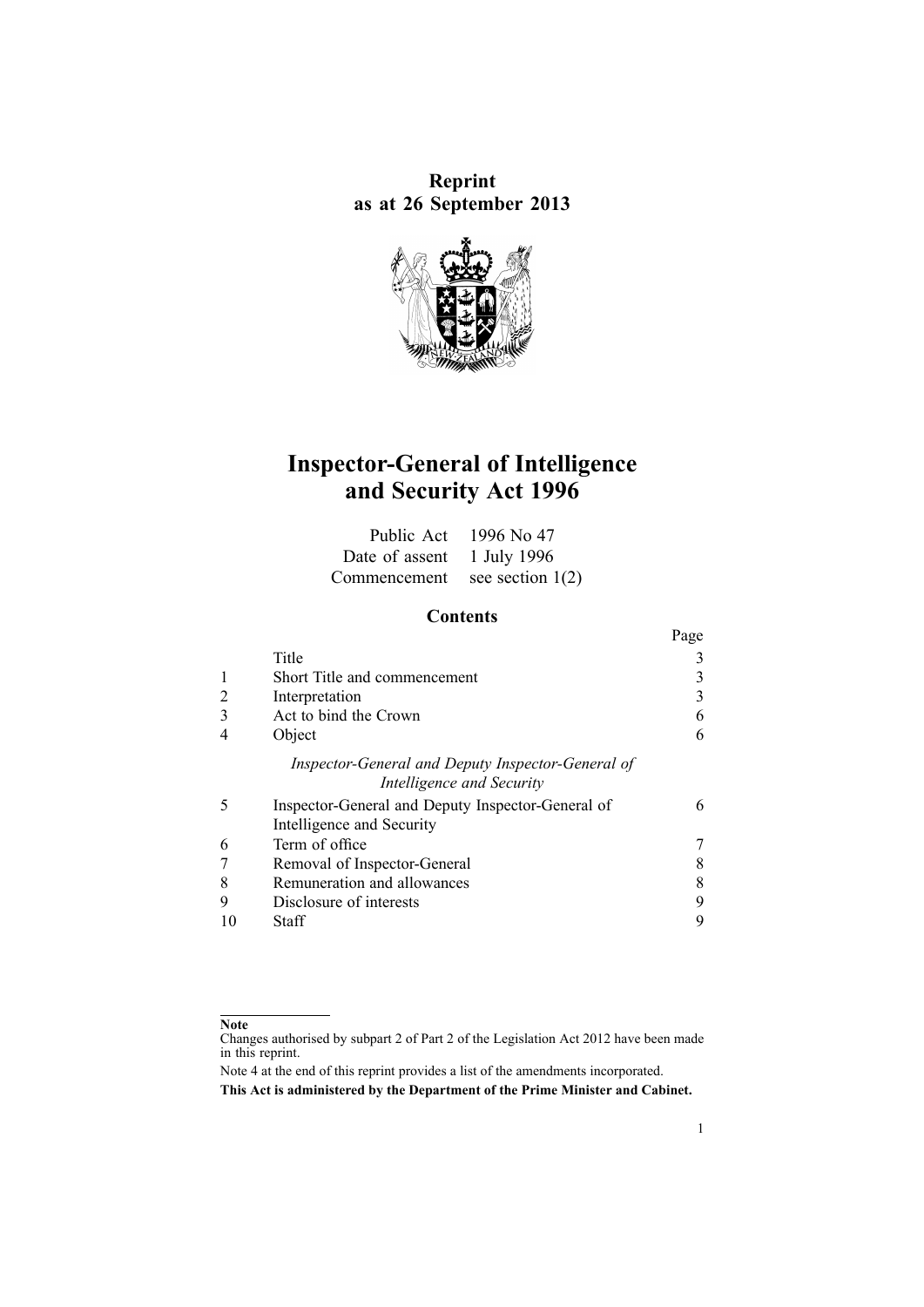| Inspector-General of Intelligence and | Reprinted as at   |
|---------------------------------------|-------------------|
| <b>Security Act 1996</b>              | 26 September 2013 |

# *Functions of [Inspector-General](#page-8-0)*

| 11<br>12 | Functions of Inspector-General<br>Consultation                             | 9<br>12 |
|----------|----------------------------------------------------------------------------|---------|
| 13       | Requirements of security                                                   | 12      |
| 14       | Matters occurring before commencement of Act                               | 13      |
| 15       | Jurisdiction of courts and other agencies not affected                     | 13      |
|          | Advisory panel                                                             |         |
| 15A      | Advisory panel established                                                 | 14      |
| 15B      | Function of advisory panel                                                 | 14      |
| 15C      | Membership of advisory panel                                               | 14      |
| 15D      | Remuneration of appointed members of advisory panel                        | 15      |
| 15E      | Clerical and secretarial services                                          | 16      |
| 15F      | Advisory panel to determine own procedure                                  | 16      |
|          | Complaints                                                                 |         |
| 16       | Mode of complaint                                                          | 16      |
| 17       | Power of Inspector-General to refuse to inquire into                       | 17      |
|          | complaint                                                                  |         |
| 18       | Disclosures to Inspector-General by employees of                           | 17      |
|          | intelligence and security agencies                                         |         |
|          | Procedure                                                                  |         |
| 19       | Proceedings of Inspector-General                                           | 17      |
| 20       | Powers in relation to security records                                     | 19      |
| 21       | Power of entry                                                             | 19      |
| 22       | Power to hear evidence in private                                          | 19      |
| 23       | Powers of Inspector-General in relation to inquiries                       | 20      |
| 24       | Proceedings privileged                                                     | 21      |
| 25       | Reports in relation to inquiries                                           | 22      |
| 25A      | Publication of Inspector-General's reports under section                   | 24      |
|          | 25                                                                         |         |
| 26       | Disclosure                                                                 | 25      |
| 27       | Reports by Inspector-General                                               | 26      |
| 28       | Secrecy                                                                    | 28      |
| 29       | Publication                                                                | 29      |
|          | Amendments to Ombudsmen Act 1975                                           |         |
| 30       | Referral of complaint to Inspector-General of Intelligence<br>and Security | 30      |
| 31       | Consultation with Inspector-General of Intelligence and<br>Security        | 30      |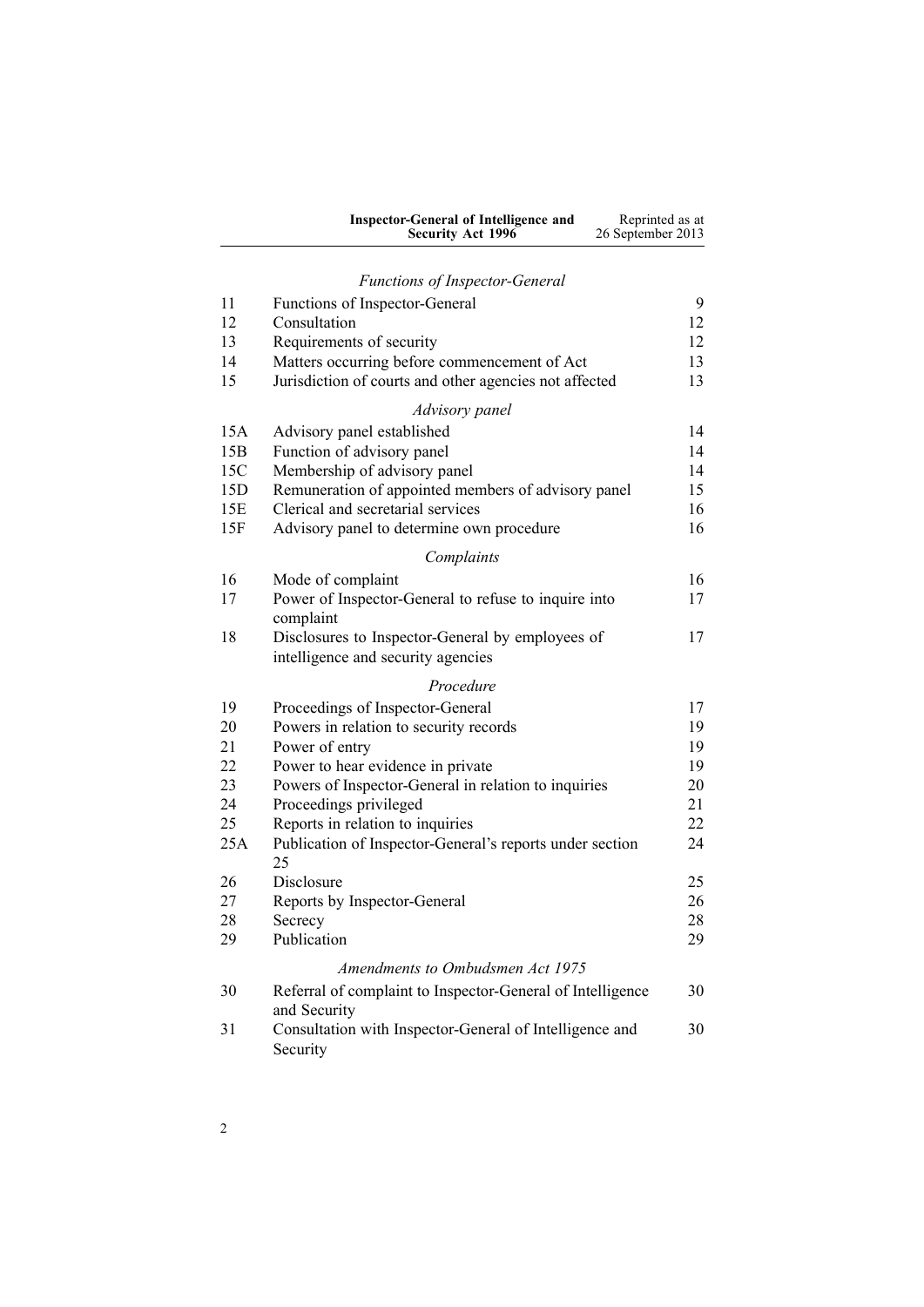<span id="page-2-0"></span>

| Reprinted as at<br>26 September 2013 | <b>Inspector-General of Intelligence and</b><br><b>Security Act 1996</b> |  |
|--------------------------------------|--------------------------------------------------------------------------|--|
|                                      |                                                                          |  |

*[Amendments](#page-29-0) to Privacy Act 1993*

| 32 | Referral of complaint to Inspector-General of Intelligence | 30 |
|----|------------------------------------------------------------|----|
|    | and Security                                               |    |
| 33 | Consultation with Inspector-General of Intelligence and    | 30 |
|    | Security                                                   |    |

**An Act to increase the level of oversight and review of intelligence and security agencies by providing for the appointment of an Inspector-General of Intelligence and Security**

## **1 Short Title and commencement**

- (1) This Act may be cited as the Inspector-General of Intelligence and Security Act 1996.
- (2) This Act shall come into force on the day after the date on which this Act receives the Royal assent.

## **2 Interpretation**

(1) In this Act, unless the context otherwise requires, **advisory panel** means the advisory panel established by [sec](#page-13-0)-

tion [15A](#page-13-0)

#### **chief executive**,—

- (a) in relation to the New Zealand Security Intelligence Service, means the Director of Security holding office under the New Zealand Security [Intelligence](http://www.legislation.govt.nz/pdflink.aspx?id=DLM391605) Service Act [1969](http://www.legislation.govt.nz/pdflink.aspx?id=DLM391605):
- (b) in relation to the Government Communications Security Bureau, means the Director of that Bureau:
- (c) in relation to an agency that, by virtue of an Order in Council made under subsection (2), is an intelligence and security agency for the purposes of this Act, means the chief executive of that agency

**Deputy Inspector-General** meansthe Deputy Inspector-General of Intelligence and Security holding office under [section](#page-5-0) 5 **employee**, in relation to an intelligence and security agency, means <sup>a</sup> person employed in any capacity in that agency

**Inspector-General** means the Inspector-General of Intelligence and Security holding office under [section](#page-5-0) 5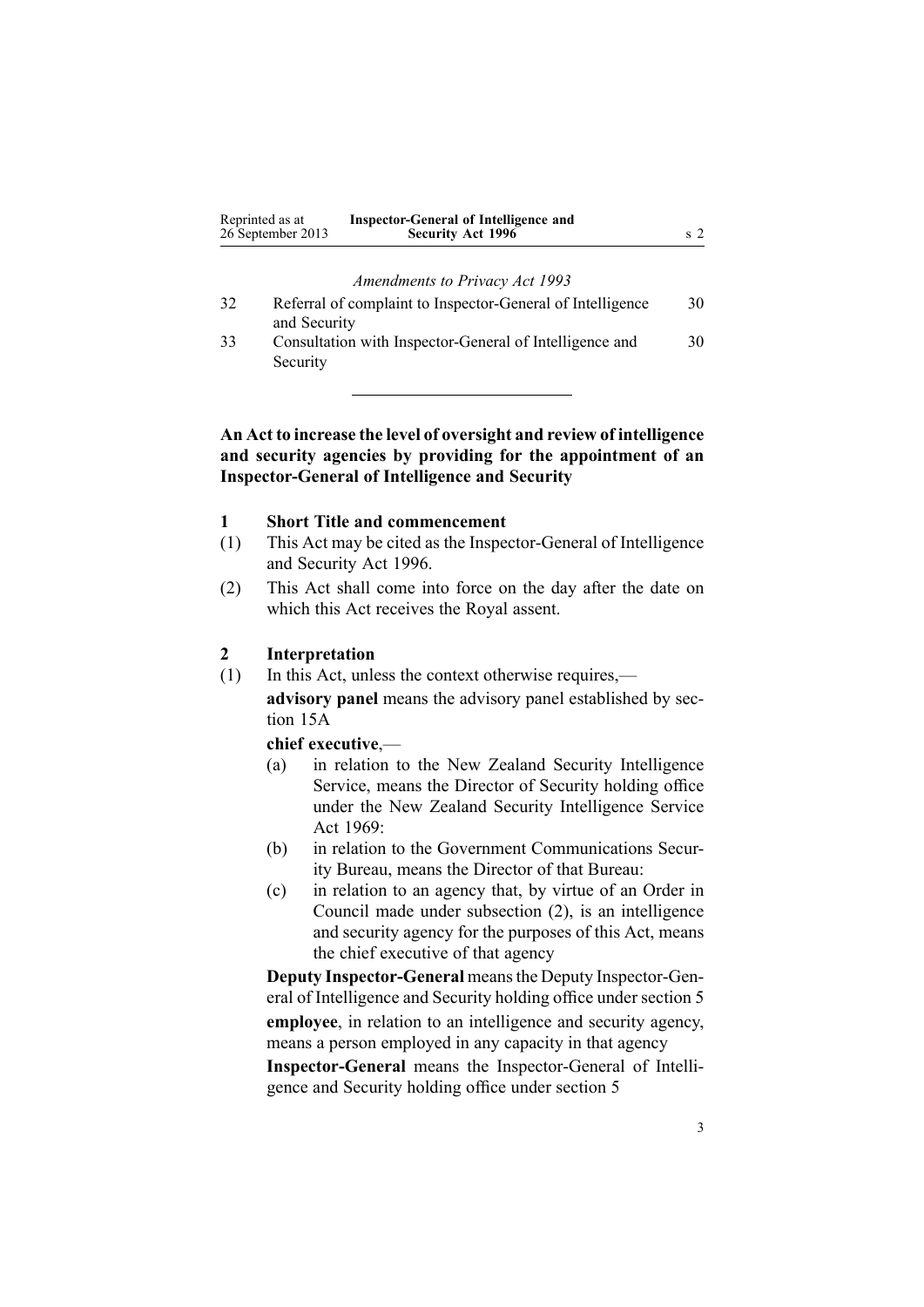**intelligence and security agency** means—

- (a) the New Zealand Security Intelligence Service:
- (b) the Government Communications Security Bureau:
- (c) any other agency declared by the Governor-General from time to time by Order in Council as an intelligence and security agency for the purposes of this Act

**Intelligence and Security Committee** means the Intelligence and Security Committee established by [section](http://www.legislation.govt.nz/pdflink.aspx?id=DLM392266) 5 of the Intelligence and Security Committee Act 1996

**Minister** means, in relation to an intelligence and security agency, the Minister of the Crown responsible for that intelligence and security agency

# **New Zealand person**—

- (a) means any person, being—
	- (i) <sup>a</sup> New Zealand citizen; or
	- (ii) <sup>a</sup> person ordinarily resident in New Zealand; or
	- (iii) an unincorporated body of persons, being <sup>a</sup> body of which more than 50% of the members are New Zealand persons under subparagraph (i) or subparagraph (ii); or
	- (iv) <sup>a</sup> body corporate which is incorporated in New Zealand<sup>-</sup> but
- (b) does not include—
	- (i) any company within the meaning of the Companies Act 1955 or the [Companies](http://www.legislation.govt.nz/pdflink.aspx?id=DLM319569) Act 1993, as the case may be, that is, for the purposes of the Companies Act 1955 or the [Companies](http://www.legislation.govt.nz/pdflink.aspx?id=DLM319569) Act 1993, <sup>a</sup> subsidiary of any company or body corporate incorporated outside New Zealand; or
	- (ii) any company within the meaning of the Companies Act 1955 or the [Companies](http://www.legislation.govt.nz/pdflink.aspx?id=DLM319569) Act 1993, as the case may be, or building society, in which—
		- (A) 25% or more of any class of shares is held by any overseas person or overseas persons; or
		- (B) the right to exercise or control the exercise of 25% or more of the voting power at any meeting of the company or building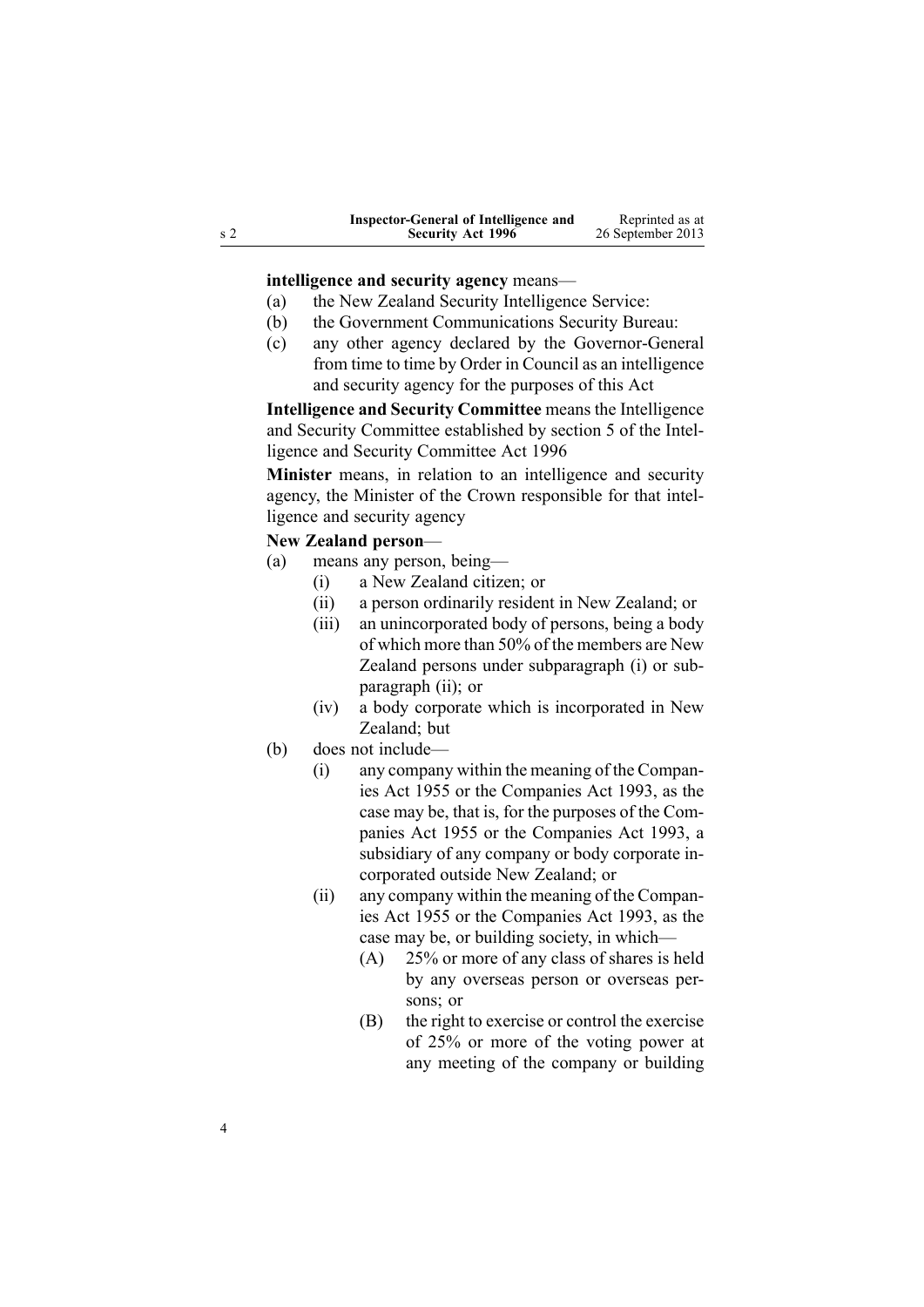society is held by any overseas person or overseas persons; or

(iii) any nominee of an overseas person, whether or not the nominee is also an overseas person

**New Zealand Security Intelligence Service** means the New Zealand Security Intelligence Service referred to in [section](http://www.legislation.govt.nz/pdflink.aspx?id=DLM391803) 3 of the New Zealand Security Intelligence Service Act 1969

**official information** means official information as defined in [section](http://www.legislation.govt.nz/pdflink.aspx?id=DLM65309) 2(1) of the Official Information Act 1982; and includes security records

**Ombudsman** means an Ombudsman holding office under the [Ombudsmen](http://www.legislation.govt.nz/pdflink.aspx?id=DLM430983) Act 1975

**overseas person** has the meaning given to it by [section](http://www.legislation.govt.nz/pdflink.aspx?id=DLM357794) 7 of the Overseas Investment Act 2005

**Privacy Commissioner** means the Privacy Commissioner appointed under [section](http://www.legislation.govt.nz/pdflink.aspx?id=DLM297053) 12 of the Privacy Act 1993

**security records**—

- (a) means all papers, documents, or records of any kind whatsoever, whether bearing <sup>a</sup> security classification or not, officially made or received—
	- (i) by an intelligence and security agency in the conduct of its affairs; or
	- (ii) by any employee of an intelligence and security agency in the course of that employee's official duties; and
- (b) includes registers, books, maps, plans, drawings, photographs, cinematographic films, sound recordings, and electronic storage media made or received by an agency or employee of the kind described in paragraph (a); and
- (c) includes copies of papers, documents, records or other things that are security records by virtue of paragraph (a) or paragraph (b).
- (2) The Governor-General may from time to time by Order in Council declare any agency to be an intelligence and security agency for the purposes of this Act.
- (3) An Order in Council made under subsection (2) is <sup>a</sup> legislative instrument and <sup>a</sup> disallowable instrument for the purposes of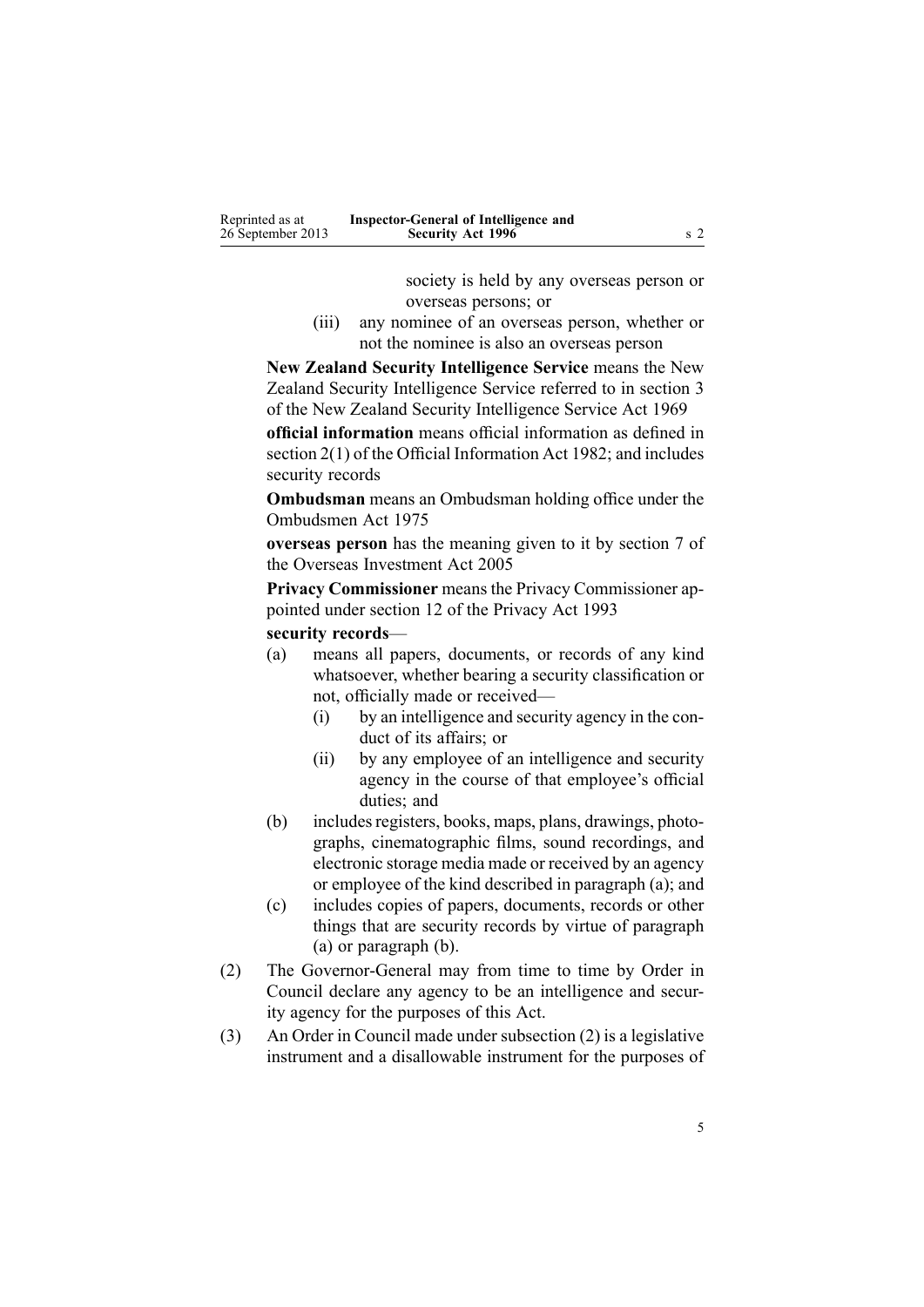<span id="page-5-0"></span>the [Legislation](http://www.legislation.govt.nz/pdflink.aspx?id=DLM2997643) Act 2012 and must be presented to the House of Representatives under [section](http://www.legislation.govt.nz/pdflink.aspx?id=DLM2998573) 41 of that Act.

Section 2(1) **advisory panel**: inserted, on 26 September 2013, by [section](http://www.legislation.govt.nz/pdflink.aspx?id=DLM5495909) 4 of the Inspector-General of Intelligence and Security Amendment Act 2013 (2013 No 58).

Section 2(1) **Deputy Inspector-General**: inserted, on 26 September 2013, by [section](http://www.legislation.govt.nz/pdflink.aspx?id=DLM5495909) 4 of the Inspector-General of Intelligence and Security Amendment Act 2013 (2013 No 58).

Section 2(1) **Intelligence and Security Committee**: inserted, on 26 September 2013, by [section](http://www.legislation.govt.nz/pdflink.aspx?id=DLM5495909) 4 of the Inspector-General of Intelligence and Security Amendment Act 2013 (2013 No 58).

Section 2(1) **overseas person**: amended, on 25 August 2005, by [section](http://www.legislation.govt.nz/pdflink.aspx?id=DLM358540) 75 of the Overseas Investment Act 2005 (2005 No 82).

Section 2(3): replaced, on 5 August 2013, by [section](http://www.legislation.govt.nz/pdflink.aspx?id=DLM2998633) 77(3) of the Legislation Act 2012 (2012 No 119).

#### **3 Act to bind the Crown**

This Act shall bind the Crown.

## **4 Object**

The object of this Act is to provide for the appointment of an Inspector-General who will assist each Minister who is responsible for an intelligence and security agency in the oversight and review of that intelligence and security agency and who will, in particular,—

- (a) assist the Minister to ensure that the activities of that intelligence and security agency comply with the law; and
- (b) ensure that complaints relating to that intelligence and security agency are independently investigated.

## *Inspector-General and Deputy Inspector-General of Intelligence and Security*

Heading: replaced, on 26 September 2013, by [section](http://www.legislation.govt.nz/pdflink.aspx?id=DLM5495916) 5 of the Inspector-General of Intelligence and Security Amendment Act 2013 (2013 No 58).

## **5 Inspector-General and Deputy Inspector-General of Intelligence and Security**

- (1) There must be—
	- (a) an Inspector-General of Intelligence and Security; and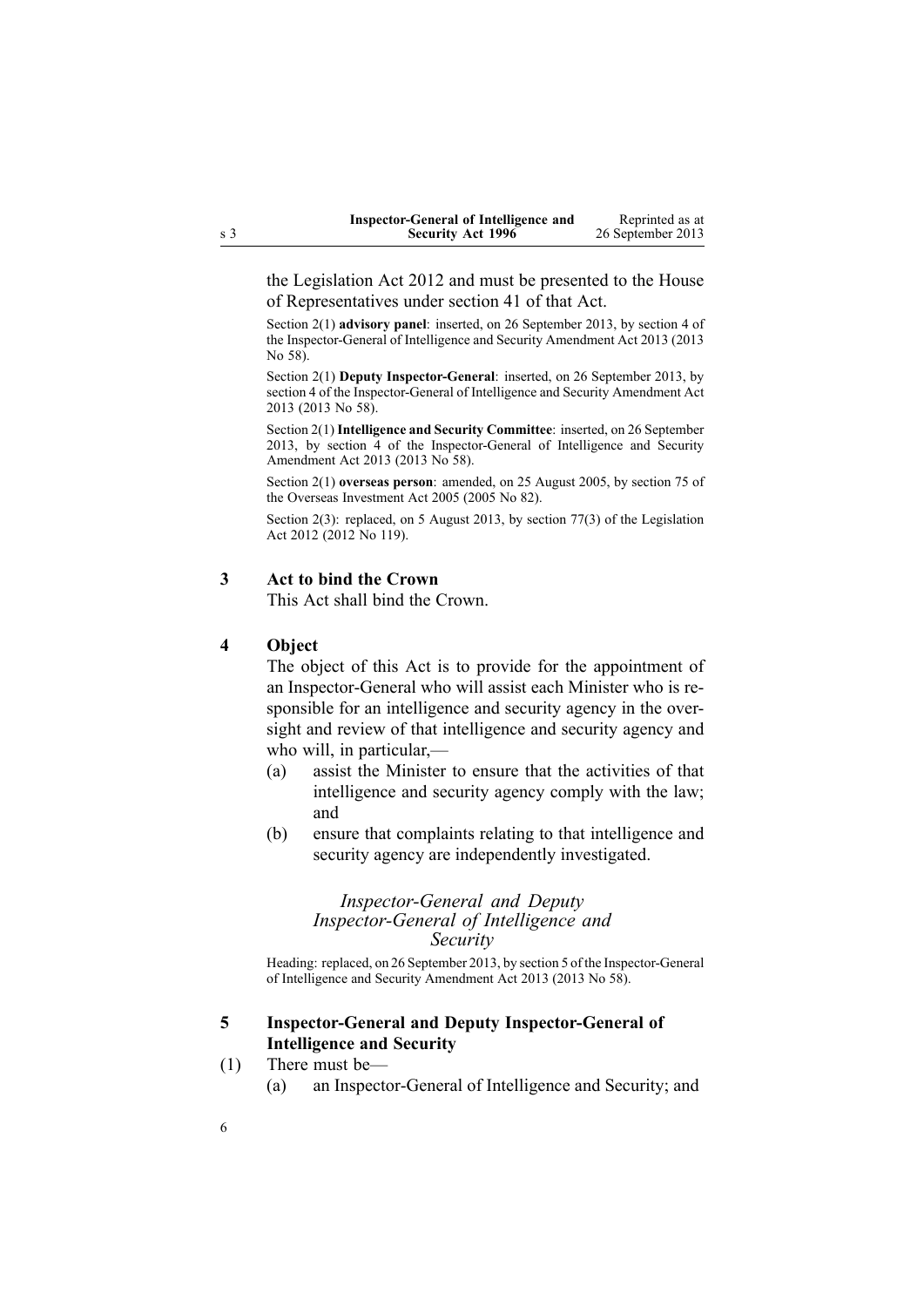- <span id="page-6-0"></span>(b) <sup>a</sup> Deputy Inspector-General of Intelligence and Security.
- (2) The Inspector-General and Deputy Inspector-General must be appointed by the Governor-General on the recommendation of the Prime Minister following consultation with the Intelligence and Security Committee.
- (3) The Deputy Inspector-General has and may exercise and perform the powers and functions of the Inspector-General (whether under this Act or any other enactment), but subject to—
	- (a) the control and direction of the Inspector-General; and
	- (b) to avoid doubt, the same duties, obligations, restrictions, and terms under which the Inspector-General exercises and performs his or her powers and functions.
- (4) [Sections](#page-7-0) 7 to 9 and [18](#page-16-0) apply to the Deputy Inspector-General as if references in those sections to the Inspector-General were references to the Deputy Inspector-General.
- (5) If there is <sup>a</sup> vacancy in the office of the Inspector-General, or if the Inspector-General is absent from duty for any reason, the Deputy Inspector-General has and may exercise and perform all the powers, functions, and duties of the Inspector-General for as long as the vacancy or absence continues.
- (6) The fact that the Deputy Inspector-General exercises or performs any power, function, or duty of the Inspector-General is, in the absence of proof to the contrary, conclusive evidence of the Deputy Inspector-General's authority to do so.

Section 5: replaced, on 26 September 2013, by [section](http://www.legislation.govt.nz/pdflink.aspx?id=DLM5495916) 5 of the Inspector-General of Intelligence and Security Amendment Act 2013 (2013 No 58).

## **6 Term of office**

- (1) Every person appointed as the Inspector-General or Deputy Inspector-General—
	- (a) is to be appointed for <sup>a</sup> term not exceeding 3 years; and
	- (b) may be reappointed, but in the case of the Inspector-General only once.
- (2) Every person appointed asthe Inspector-General or Deputy Inspector-General shall, unless sooner vacating office by death or by resignation, or by removal from office under [section](#page-7-0) 7,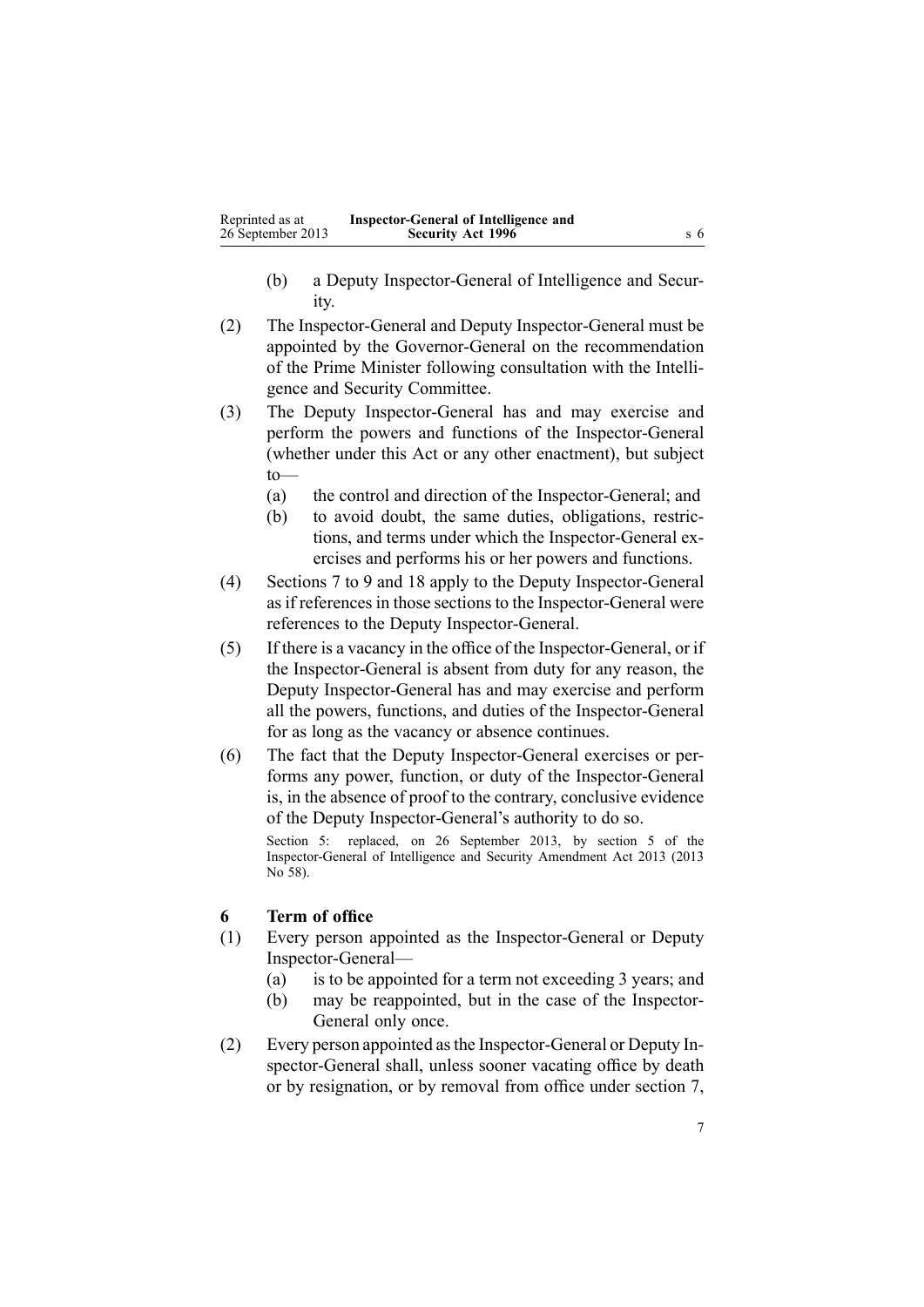<span id="page-7-0"></span>

| Inspector-General of Intelligence and | Reprinted as at   |
|---------------------------------------|-------------------|
| <b>Security Act 1996</b>              | 26 September 2013 |

continue to hold office, notwithstanding the expiry of that person's term of appointment, until—

- (a) reappointment as the Inspector-General or Deputy Inspector-General; or
- (b) appointment of <sup>a</sup> successor; or
- (c) the person is informed in writing by the Prime Minister that the person is not to be reappointed and is not to hold office until <sup>a</sup> successor is appointed.
- (3) The person appointed as the Inspector-General or Deputy Inspector-General may at any time resign his or her office by written notice given to the Governor-General.

Section 6(1): replaced, on 26 September 2013, by [section](http://www.legislation.govt.nz/pdflink.aspx?id=DLM5495919) 6(1) of the Inspector-General of Intelligence and Security Amendment Act 2013 (2013 No 58).

Section 6(2): amended, on 26 September 2013, by [section](http://www.legislation.govt.nz/pdflink.aspx?id=DLM5495919) 6(2) of the Inspector-General of Intelligence and Security Amendment Act 2013 (2013 No 58).

Section  $6(2)(a)$ : amended, on 26 September 2013, by [section](http://www.legislation.govt.nz/pdflink.aspx?id=DLM5495919)  $6(2)$  of the Inspector-General of Intelligence and Security Amendment Act 2013 (2013 No 58).

Section 6(3): amended, on 26 September 2013, by [section](http://www.legislation.govt.nz/pdflink.aspx?id=DLM5495919) 6(2) of the Inspector-General of Intelligence and Security Amendment Act 2013 (2013 No 58).

# **7 Removal of Inspector-General**

The person appointed as Inspector-General may be removed or suspended from office by the Governor-General, upon an address from the House of Representatives, for disability affecting performance of duty, bankruptcy, neglect of duty, or misconduct.

#### **8 Remuneration and allowances**

There shall be paid to the Inspector-General out of public money, without further appropriation than this section, remuneration by way of fees, salary, or allowances and travelling allowances and travelling expenses in accordance with the Fees and [Travelling](http://www.legislation.govt.nz/pdflink.aspx?id=DLM264952) Allowances Act 1951, and the provisions of that Act shall apply accordingly as if the Inspector-General were <sup>a</sup> member of <sup>a</sup> statutory board and the travelling were in the service of <sup>a</sup> statutory board.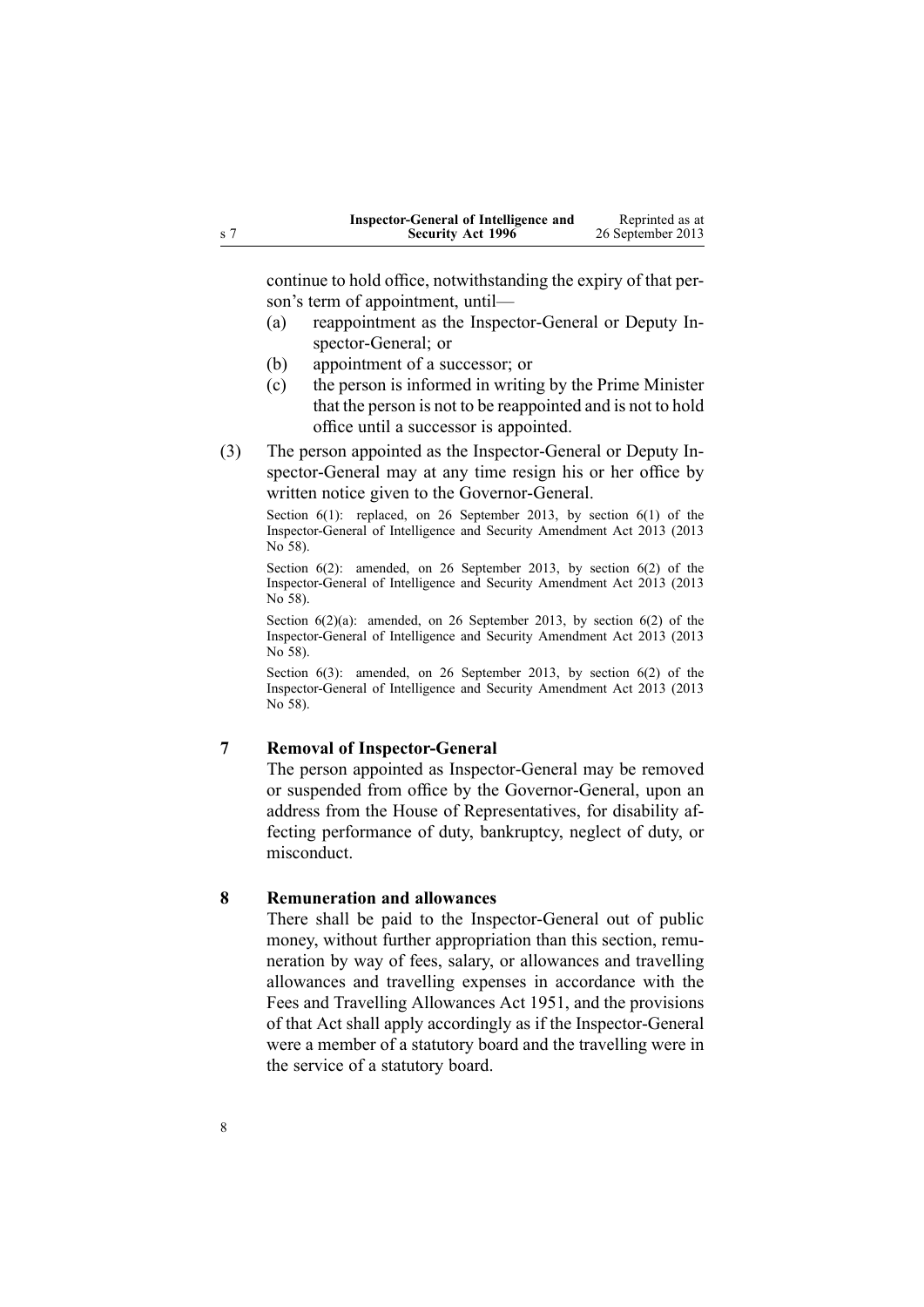<span id="page-8-0"></span>

| Reprinted as at   | Inspector-General of Intelligence and |      |
|-------------------|---------------------------------------|------|
| 26 September 2013 | <b>Security Act 1996</b>              | s 11 |

# **9 Disclosure of interests**

The Inspector-General shall give written notice to the Prime Minister of all interests, pecuniary or otherwise, which the Inspector-General has or acquires and which could conflict with the proper performance by the Inspector-General of his or her functions under this Act.

# **10 Staff**

- (1) Subject to the provisions of this section, the Inspector-General may appoint such employees, including part-time or temporary employees, as may be necessary for the efficient carrying out of the Inspector-General's functions, powers, and duties under this Act.
- (2) Employees appointed under subsection (1) shall be employed on such terms and conditions of employment and shall be paid such salaries and allowances as the Inspector-General may from time to time determine in consultation with the Chief Executive of the Department of the Prime Minister and Cabinet.
- (3) No person employed by the Inspector-General shall have accessto any information in the possession of an intelligence and security agency excep<sup>t</sup> in accordance with the rules, applying from time to time within the intelligence and security agency concerned, governing access to such information.
- (4) Only <sup>a</sup> person who has an appropriate security clearance may be appointed as an employee of the Inspector-General.

# *Functions of Inspector-General*

## **11 Functions of Inspector-General**

- (1) Subject to the provisions of this Act, the functions of the Inspector-General shall be—
	- (a) to inquire, of the Inspector-General's own motion or at the request of the Minister, into any matter that relates to the compliance by an intelligence and security agency with the law of New Zealand:
	- (b) to inquire into any complaint by—
		- (i) <sup>a</sup> New Zealand person; or
		- (ii) <sup>a</sup> person who is an employee or former employee of an intelligence and security agency,—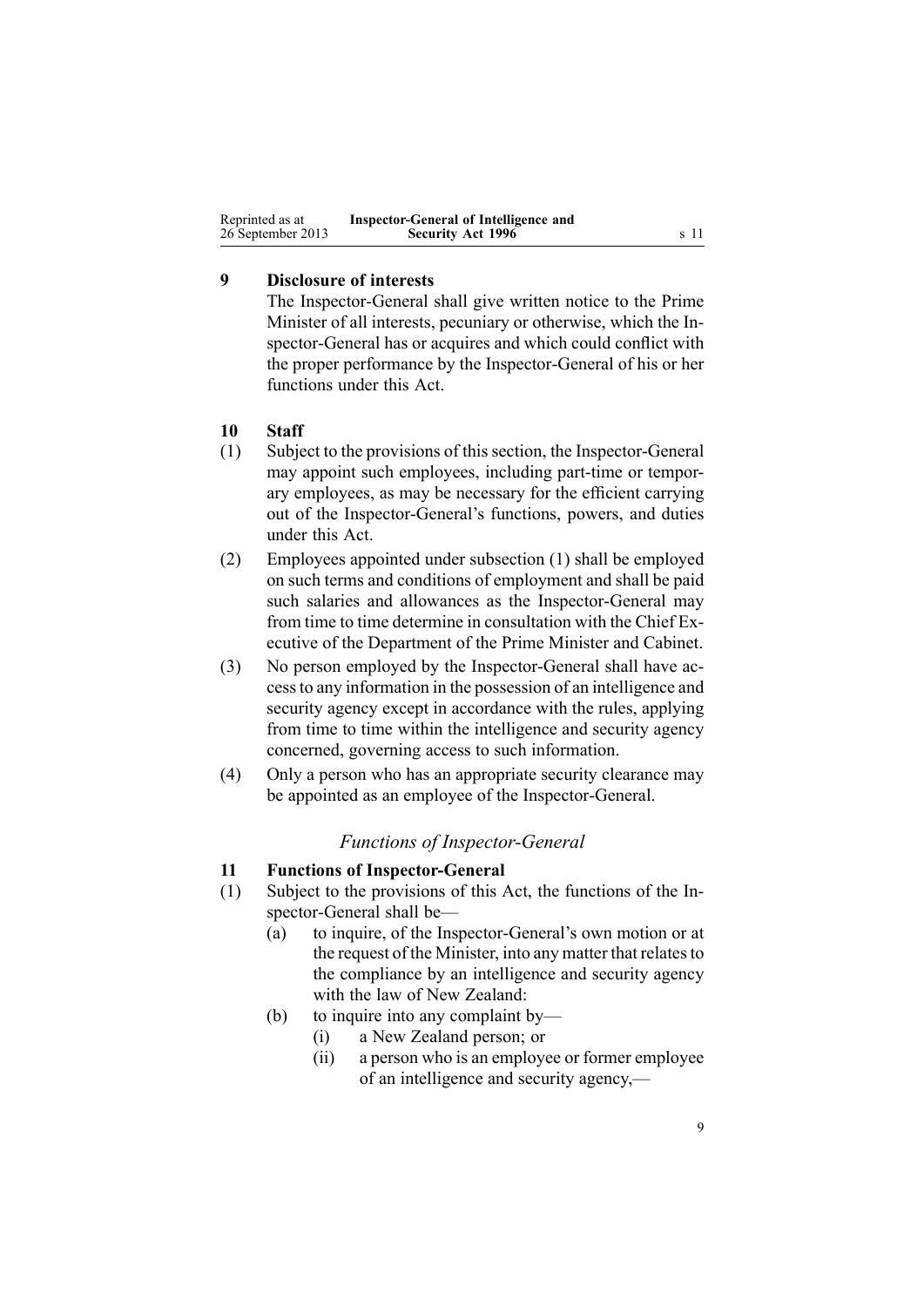| Inspector-General of Intelligence and | Reprinted as at   |
|---------------------------------------|-------------------|
| <b>Security Act 1996</b>              | 26 September 2013 |

that that person has or may have been adversely affected by any act, omission, practice, policy, or procedure of an intelligence and security agency:

- (ba) to inquire into any complaint made by the Speaker of the House of Representatives on behalf of 1 or more members of Parliament:
- (c) to inquire at the reques<sup>t</sup> of the Minister or the Prime Minister or of the Inspector-General's own motion into any matter where it appears that <sup>a</sup> New Zealand person has been or may be adversely affected by any act, omission, practice, policy, or procedure of an intelligence and security agency:
- (ca) to inquire at the reques<sup>t</sup> of the Minister or the Prime Minister or of the Inspector-General's own motion into the propriety of particular activities of an intelligence and security agency:
- (d) without limiting paragraph (a), to review at intervals of not more than 12 months—
	- (i) the effectiveness and appropriateness of the procedures adopted by each intelligence and security agency to ensure compliance with its governing legislation in relation to the issue and execution of warrants and authorisations; and
	- (ii) the effectiveness and appropriateness of compliance systems concerning operational activity, including all supporting policies and practices of an intelligence and security agency relating to—
		- (A) administration; and
		- (B) information management; and
		- (C) risk management; and
		- (D) legal compliance generally:
- (da) to conduct unscheduled audits of the procedures and compliance systems described in paragraph (d):
- (e) to prepare and submit to the Minister from time to time for his or her approval programmes for the general oversight and review of each intelligence and security agency and for the discharge by the Inspector-General, in relation to each intelligence and security agency, of the particular functions specified in this section: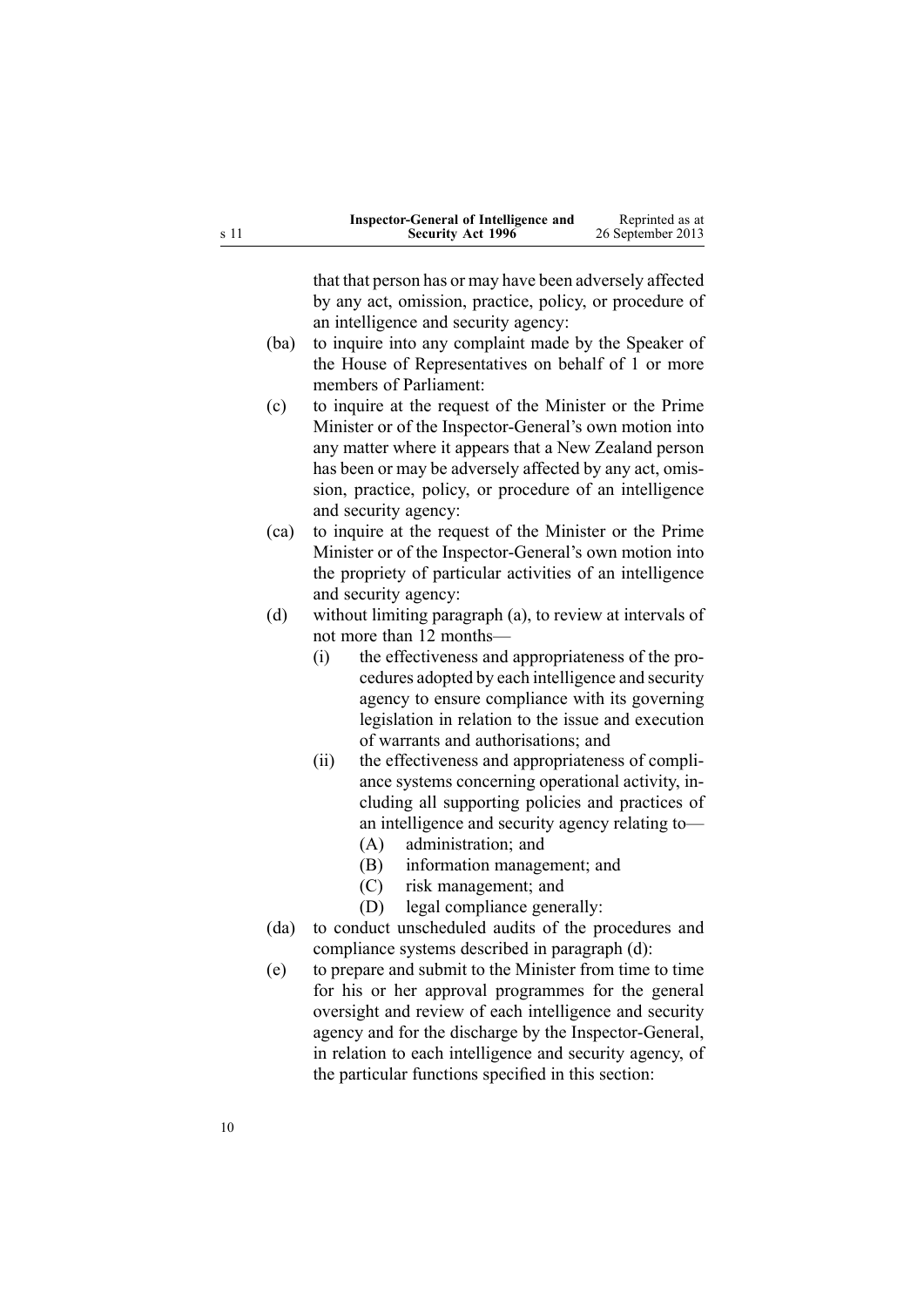- (f) to carry out any programme or amended programme or substituted programme approved by the Minister under paragraph (e).
- (2) *[Repealed]*
- (3) In carrying out any inquiry in accordance with the provisions of subsection  $(1)(ca)$ , it shall not be a function of the Inspector-General to inquire into any action taken by the Minister.
- (4) Except to the extent strictly necessary for the performance of his or her functions under subsection (1), the Inspector-General shall not inquire into any matter that is operationally sensitive, including any matter that relates to intelligence collection and production methods or sources of information.
- (5) The Inspector-Generalshall not conduct an inquiry into <sup>a</sup> complaint made under subsection (1) by an employee or former employee of an intelligence and security agency unless—
	- (a) all established internal remedies have been exhausted; or
	- (b) the employee or former employee and the chief executive of the relevant intelligence and security agency otherwise agree in writing.
- (6) Where an inquiry has been conducted by the Inspector-General following <sup>a</sup> complaint, the Inspector-General may make such recommendations for the redress of that complaint as the Inspector-General thinks fit (including remedies that involve the paymen<sup>t</sup> of compensation).

Section  $11(1)(ba)$ : inserted, on 26 September 2013, by [section](http://www.legislation.govt.nz/pdflink.aspx?id=DLM5495920) 7(1) of the Inspector-General of Intelligence and Security Amendment Act 2013 (2013 No 58).

Section 11(1)(c): replaced, on 26 September 2013, by [section](http://www.legislation.govt.nz/pdflink.aspx?id=DLM5495920) 7(2) of the Inspector-General of Intelligence and Security Amendment Act 2013 (2013 No 58).

Section 11(1)(ca): inserted, on 26 September 2013, by [section](http://www.legislation.govt.nz/pdflink.aspx?id=DLM5495920) 7(2) of the Inspector-General of Intelligence and Security Amendment Act 2013 (2013 No 58).

Section  $11(1)(d)$ : replaced, on 26 September 2013, by [section](http://www.legislation.govt.nz/pdflink.aspx?id=DLM5495920) 7(2) of the Inspector-General of Intelligence and Security Amendment Act 2013 (2013 No 58).

Section 11(1)(da): replaced, on 26 September 2013, by [section](http://www.legislation.govt.nz/pdflink.aspx?id=DLM5495920) 7(2) of the Inspector-General of Intelligence and Security Amendment Act 2013 (2013 No 58).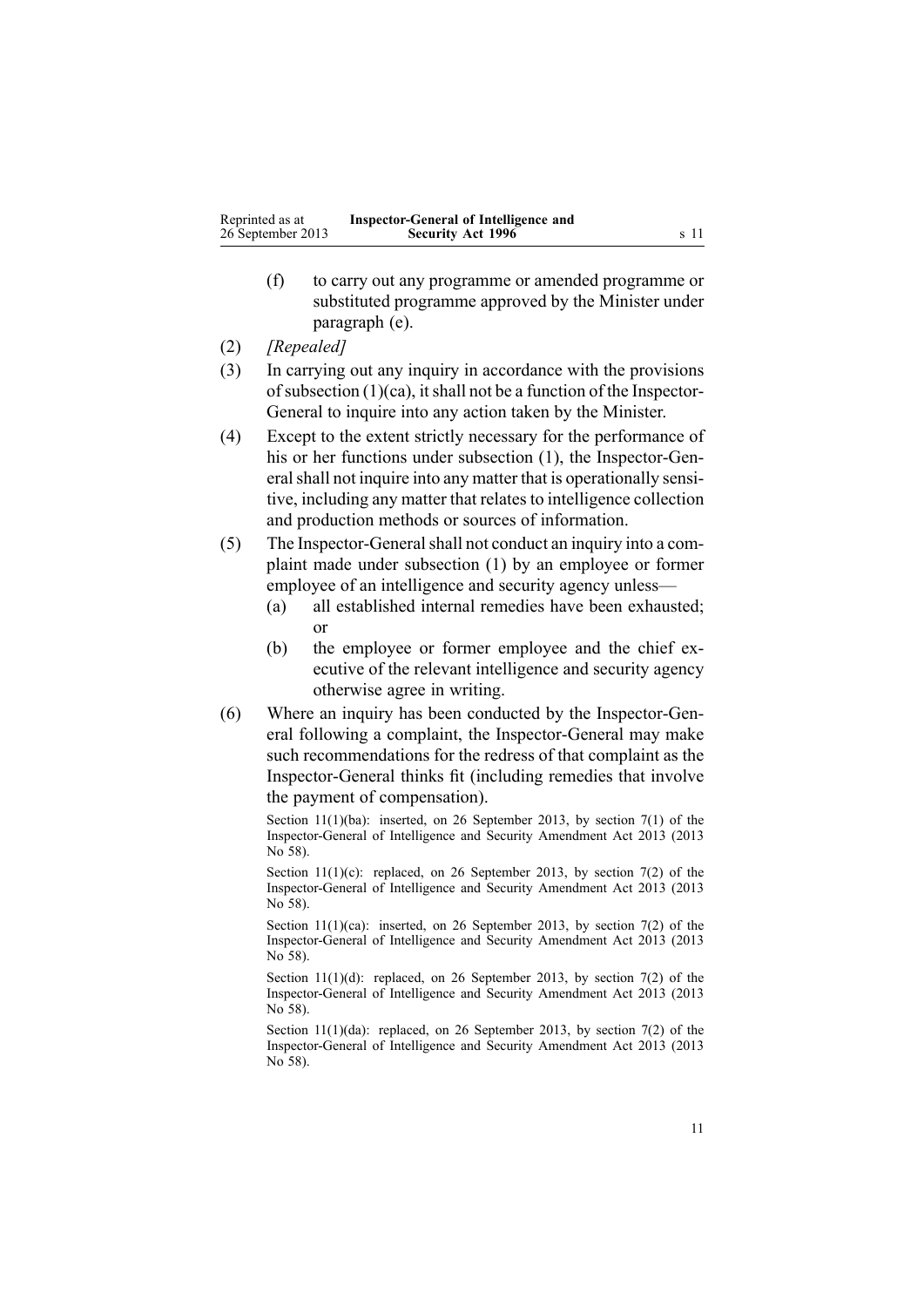| Inspector-General of Intelligence and | Reprinted as at   |
|---------------------------------------|-------------------|
| <b>Security Act 1996</b>              | 26 September 2013 |

<span id="page-11-0"></span>Section 11(2): repealed, on 26 September 2013, by [section](http://www.legislation.govt.nz/pdflink.aspx?id=DLM5495920) 7(3) of the Inspector-General of Intelligence and Security Amendment Act 2013 (2013 No 58).

Section 11(3): amended, on 26 September 2013, by [section](http://www.legislation.govt.nz/pdflink.aspx?id=DLM5495920) 7(4) of the Inspector-General of Intelligence and Security Amendment Act 2013 (2013 No 58).

#### **12 Consultation**

- (1) The Inspector-General shall in the exercise of the Inspector-General's functions under this Act have regard to the functions of the Controller and Auditor-General in relation to an intelligence and security agency and may consult with the Controller and Auditor-General in relation to any matter with <sup>a</sup> view to avoiding inquiries being conducted into that matter by both the Inspector-General and the Controller and Auditor-General.
- (2) The Inspector-General may—
	- (a) consult any of the persons specified in subsection (3) about any matter relating to the functions of the Inspector-General under [section](#page-8-0) 11; and
	- (b) despite [section](http://www.legislation.govt.nz/pdflink.aspx?id=DLM392545) 26(1), disclose to any of the persons consulted any information that the Inspector-General considers necessary for the purpose of the consultation.
- (3) The persons are—
	- (a) the Controller and Auditor-General:
	- (b) an Ombudsman:
	- (c) the Privacy Commissioner:
	- (d) <sup>a</sup> Human Rights Commissioner:
	- (e) the Independent Police Conduct Authority.

Section 12(2): replaced, on 26 September 2013, by [section](http://www.legislation.govt.nz/pdflink.aspx?id=DLM5495921) 8 of the Inspector-General of Intelligence and Security Amendment Act 2013 (2013 No 58).

Section 12(3): inserted, on 26 September 2013, by [section](http://www.legislation.govt.nz/pdflink.aspx?id=DLM5495921) 8 of the Inspector-General of Intelligence and Security Amendment Act 2013 (2013 No 58).

#### **13 Requirements of security**

In carrying out his or her functions, duties, and powers under this Act, the Inspector-General shall, in addition to all other matters to which the Inspector-General may properly have regard, have regard to the requirements of security.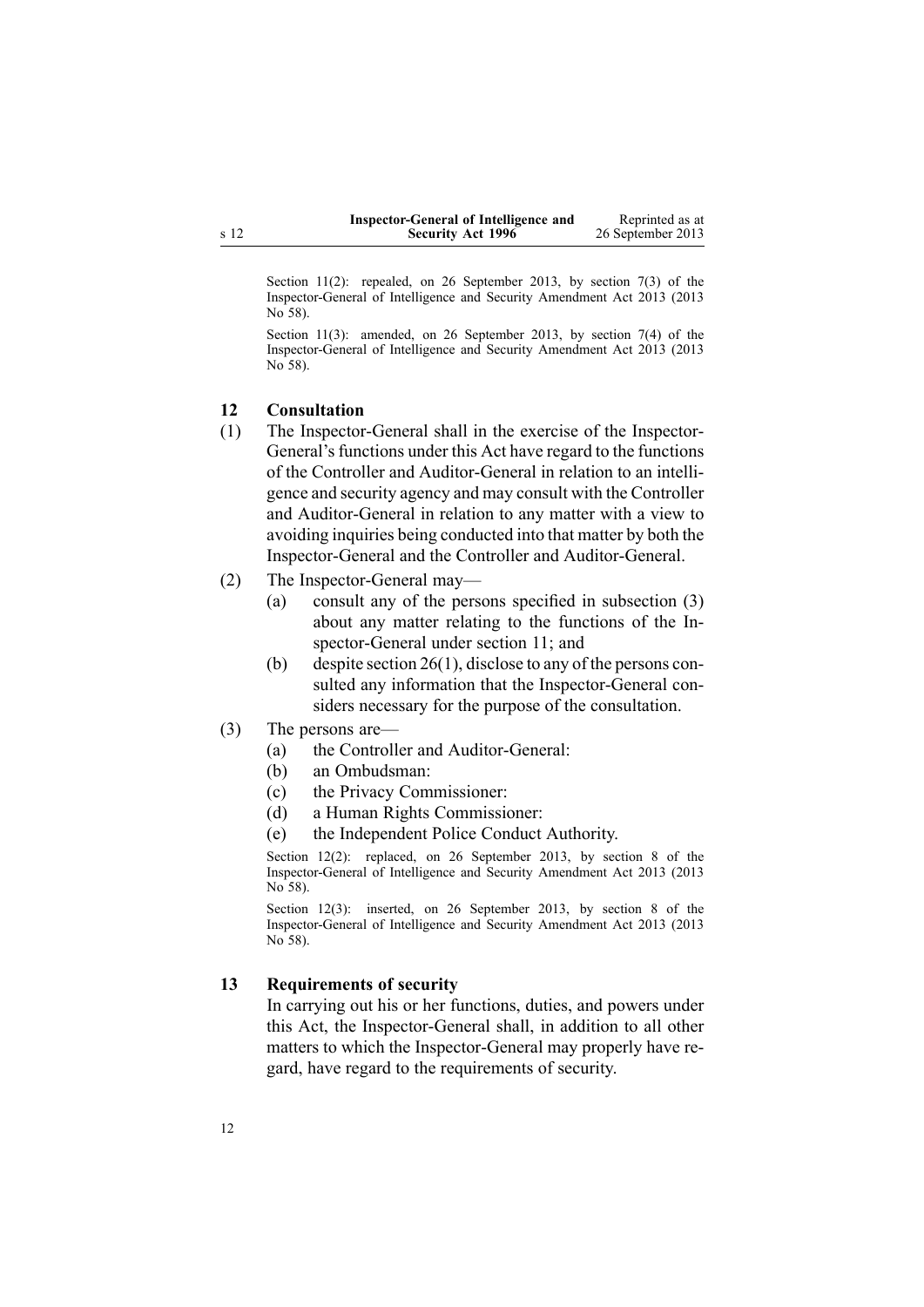<span id="page-12-0"></span>

| Reprinted as at   | Inspector-General of Intelligence and |      |
|-------------------|---------------------------------------|------|
| 26 September 2013 | <b>Security Act 1996</b>              | s 15 |

# **14 Matters occurring before commencement of Act**

Notwithstanding any other provision of this Act, but subject to [section](http://www.legislation.govt.nz/pdflink.aspx?id=DLM392574) 8 of the New Zealand Security Intelligence Service Amendment Act 1996, the Inspector-General may inquire into any matter that occurred before the commencement of this Act only if—

- (a) the Prime Minister has, by notice in writing to the Inspector-General, authorised the Inspector-General to inquire into the matter; or
- (b) the matter is one that could, before the commencement of this Act, have been inquired into by the Commissioner of Security Appeals if the complainant had made, in relation to that matter, <sup>a</sup> complaint under [section](http://www.legislation.govt.nz/pdflink.aspx?id=DLM392033) 18 of the New Zealand Security Intelligence Service Act 1969.

#### **15 Jurisdiction of courts and other agencies not affected**

- (1) For the avoidance of doubt it is hereby declared that the exercise by the Inspector-General of his or her functions under this Act shall not limit the jurisdiction of any court.
- (2) The exercise by the Inspector-General of his or her functions under this Act shall not affect the exercise by any Police employee of any powers which that Police employee may lawfully exercise in relation to an intelligence and security agency or in relation to the chief executive or any employee of an intelligence and security agency.
- (3) Nothing in [section](#page-11-0) 12 shall limit the powers, duties, and responsibilities of the Controller and Auditor-General or of the Ombudsmen, the Privacy Commissioner, <sup>a</sup> Human Rights Commissioner, or the Independent Police Conduct Authority under any enactment.

Section 15(2): amended, on 1 October 2008, by section [130\(1\)](http://www.legislation.govt.nz/pdflink.aspx?id=DLM1102383) of the Policing Act 2008 (2008 No 72).

Section 15(3): amended, on 26 September 2013, by [section](http://www.legislation.govt.nz/pdflink.aspx?id=DLM5495922) 9 of the Inspector-General of Intelligence and Security Amendment Act 2013 (2013 No 58).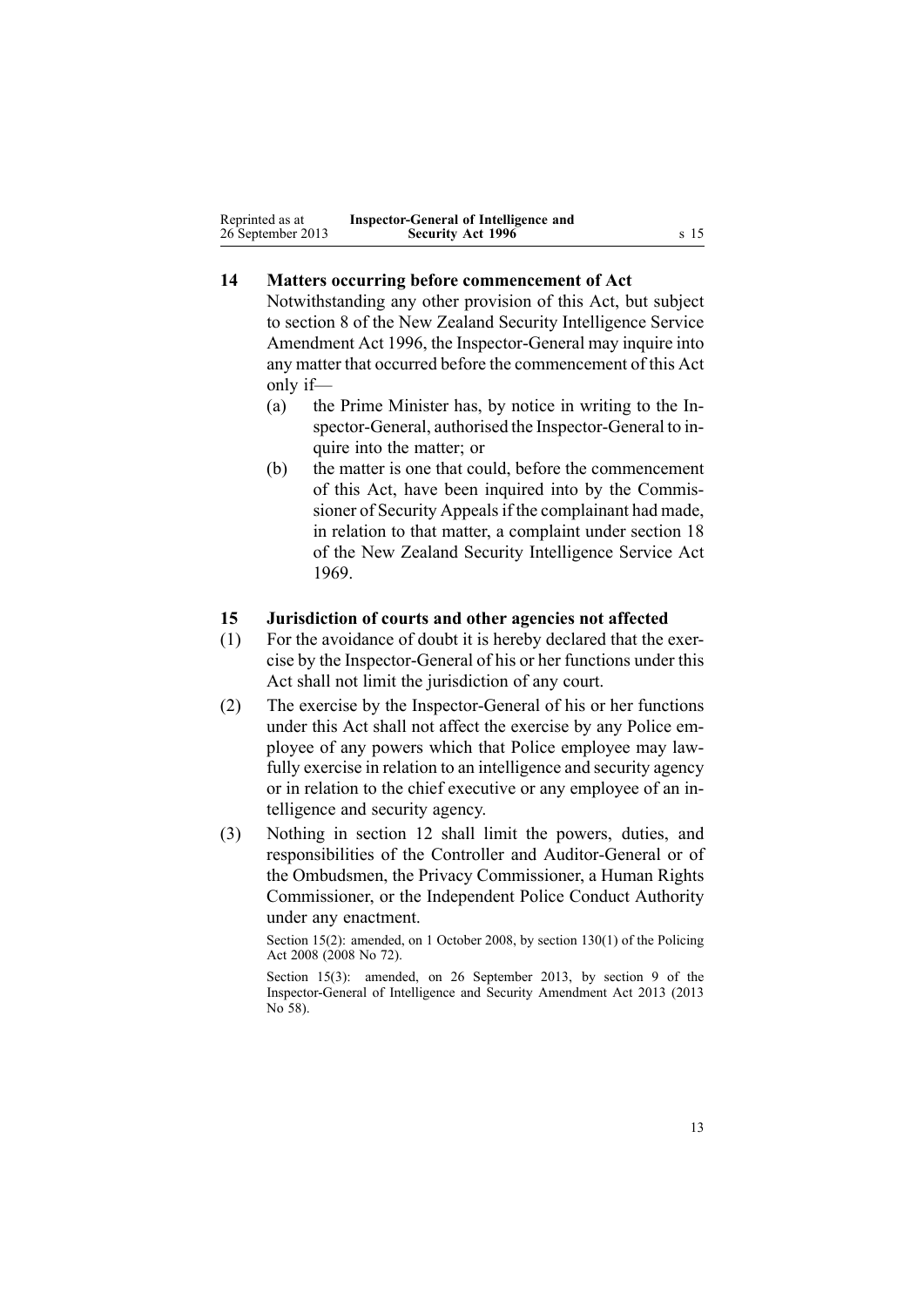<span id="page-13-0"></span>

| Inspector-General of Intelligence and | Reprinted as at   |
|---------------------------------------|-------------------|
| <b>Security Act 1996</b>              | 26 September 2013 |

#### *Advisory panel*

Heading: inserted, on 26 September 2013, by [section](http://www.legislation.govt.nz/pdflink.aspx?id=DLM5495923) 10 of the Inspector-General of Intelligence and Security Amendment Act 2013 (2013 No 58).

#### **15A Advisory panel established**

This section establishes an advisory panel.

Section 15A: inserted, on 26 September 2013, by [section](http://www.legislation.govt.nz/pdflink.aspx?id=DLM5495923) 10 of the Inspector-General of Intelligence and Security Amendment Act 2013 (2013 No 58).

#### **15B Function of advisory panel**

- (1) The function of the advisory panel is to provide advice to the Inspector-General.
- (2) The advisory panel may provide advice—
	- (a) on reques<sup>t</sup> from the Inspector-General; or
	- (b) on its own initiative.
- (3) To assist the advisory panel to perform its function,—
	- (a) the advisory panel may ask the Inspector-General to provide information; and
	- (b) the Inspector-General may provide information to the advisory panel, whether in response to <sup>a</sup> reques<sup>t</sup> under paragraph (a) or on his or her own initiative.
- (4) The advisory panel may make <sup>a</sup> repor<sup>t</sup> to the Prime Minister on any matter relating to intelligence and security, if the advisory panel considers that the matter should be drawn to the attention of the Prime Minister.

Section 15B: inserted, on 26 September 2013, by [section](http://www.legislation.govt.nz/pdflink.aspx?id=DLM5495923) 10 of the Inspector-General of Intelligence and Security Amendment Act 2013 (2013 No 58).

## **15C Membership of advisory panel**

- (1) The advisory panel consists of—
	- (a) 2 members appointed under subsection (2), one of whom must also be appointed as the chairperson of the panel; and
	- (b) the Inspector-General.
- (2) The members and chairperson appointed under this subsection are appointed by the Governor-General on the recommenda-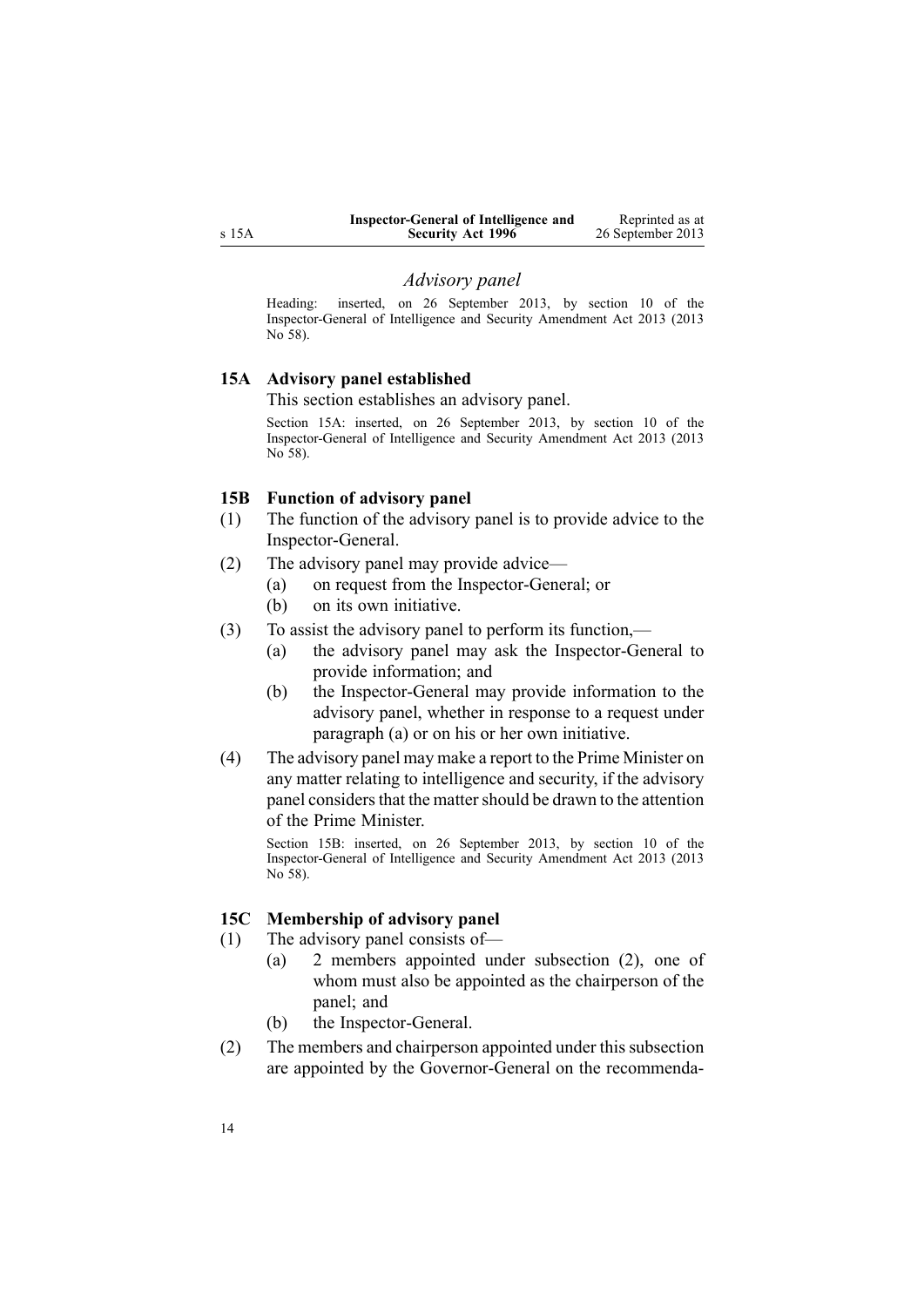<span id="page-14-0"></span>tion of the Prime Minister after consulting the Intelligence and Security Committee.

- (3) One of the members appointed under subsection (2) must be <sup>a</sup> lawyer within the meaning of the Lawyers and [Conveyancers](http://www.legislation.govt.nz/pdflink.aspx?id=DLM364938) Act [2006](http://www.legislation.govt.nz/pdflink.aspx?id=DLM364938) who has held <sup>a</sup> practising certificate as <sup>a</sup> barrister or barrister and solicitor for not less than 7 years.
- (4) Both of the members appointed under subsection (2) must have an appropriate security clearance.
- (5) A member appointed under subsection (2)—
	- (a) holds office for <sup>a</sup> term not exceeding 5 years; and
	- (b) may from time to time be reappointed; and
	- (c) may at any time resign office by notice in writing to the Prime Minister; and
	- (d) may be removed from office by notice in writing from the Prime Minister for misconduct, inability to perform the functions of office, or neglect of duty.

Section 15C: inserted, on 26 September 2013, by [section](http://www.legislation.govt.nz/pdflink.aspx?id=DLM5495923) 10 of the Inspector-General of Intelligence and Security Amendment Act 2013 (2013 No 58).

#### **15D Remuneration of appointed members of advisory panel**

- (1) A member of the advisory panel appointed under [section](#page-13-0)  $15C(1)(a)$  is entitled—
	- (a) to receive remuneration not within paragraph (b) for services as <sup>a</sup> member at <sup>a</sup> rate and of <sup>a</sup> kind determined by the Minister in accordance with the fees framework; and
	- (b) in accordance with the fees framework, to be reimbursed for actual and reasonable travelling and other expenses incurred in carrying out his or her office as <sup>a</sup> member.
- (2) For the purposes of subsection (1), **fees framework** means the framework determined by the Government from time to time for the classification and remuneration of statutory and other bodies in which the Crown has an interest.

Section 15D: inserted, on 26 September 2013, by [section](http://www.legislation.govt.nz/pdflink.aspx?id=DLM5495923) 10 of the Inspector-General of Intelligence and Security Amendment Act 2013 (2013 No 58).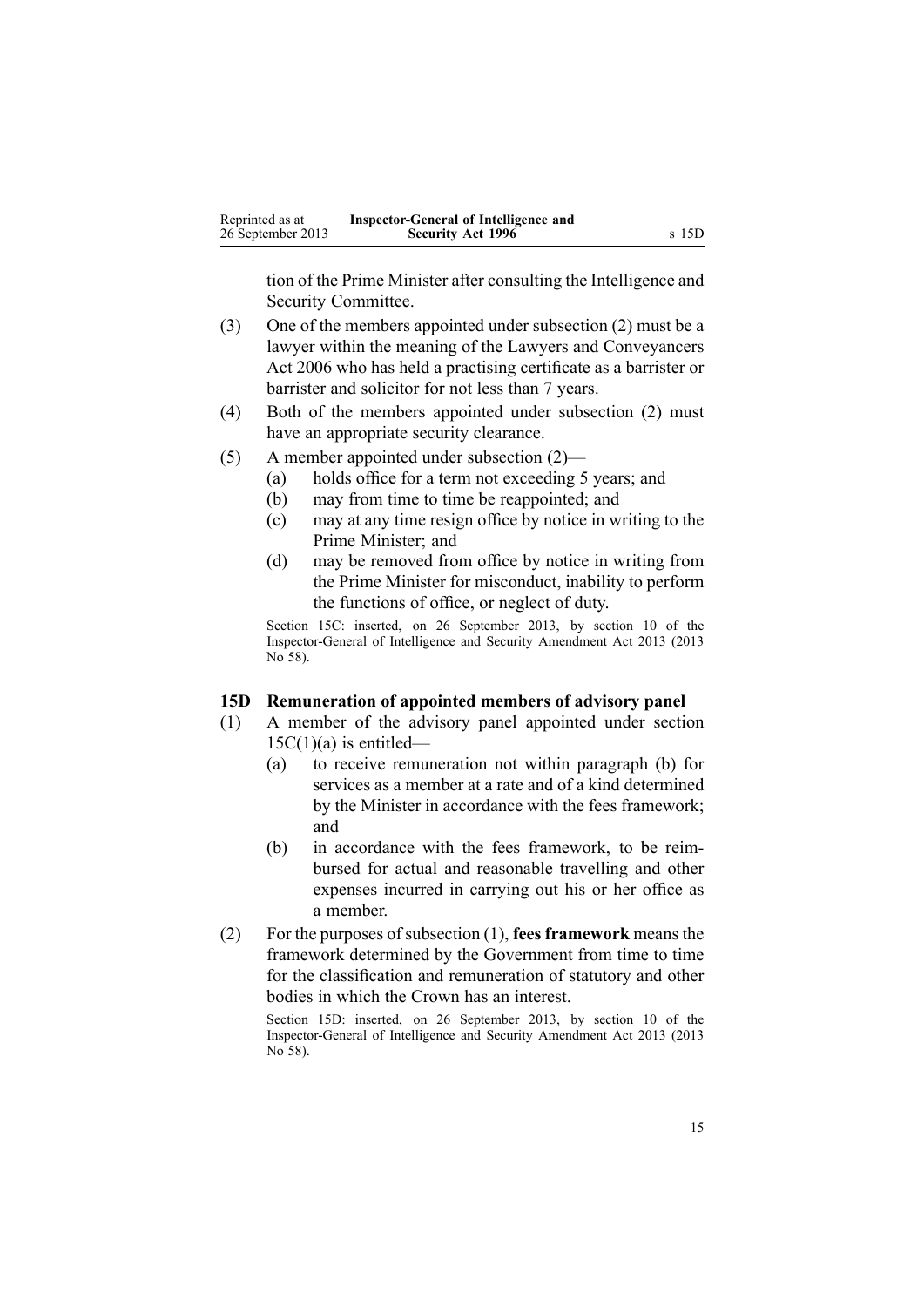<span id="page-15-0"></span>

|       | Inspector-General of Intelligence and | Reprinted as at   |
|-------|---------------------------------------|-------------------|
| s 15E | <b>Security Act 1996</b>              | 26 September 2013 |

## **15E Clerical and secretarial services**

- (1) The Department of the Prime Minister and Cabinet is responsible for providing to the advisory panel the clerical and secretarial services necessary for the advisory panel to perform its function effectively and efficiently.
- (2) A person providing clerical and secretarial services under subsection (1) must have an appropriate security clearance.

Section 15E: inserted, on 26 September 2013, by [section](http://www.legislation.govt.nz/pdflink.aspx?id=DLM5495923) 10 of the Inspector-General of Intelligence and Security Amendment Act 2013 (2013 No 58).

#### **15F Advisory panel to determine own procedure**

The advisory panel may determine its own procedure.

Section 15F: inserted, on 26 September 2013, by [section](http://www.legislation.govt.nz/pdflink.aspx?id=DLM5495923) 10 of the Inspector-General of Intelligence and Security Amendment Act 2013 (2013 No 58).

## *Complaints*

## **16 Mode of complaint**

- (1) Every complaint to the Inspector-General shall be made in writing.
- (2) Every complaint shall be addressed to the Inspector-General care of the Registrar or Deputy Registrar of the High Court at Wellington, who shall forward it to the Inspector-General as soon as practicable.
- (3) Notwithstanding any provision in any enactment, where any letter appearing to be written by any person in custody on <sup>a</sup> charge or after conviction of any offence, or by any patient of any hospital within the meaning of the [Mental](http://www.legislation.govt.nz/pdflink.aspx?id=DLM262706) Health [\(Compulsory](http://www.legislation.govt.nz/pdflink.aspx?id=DLM262706) Assessment and Treatment) Act 1992, is addressed to the Inspector-General, it shall be immediately forwarded, unopened, to the Inspector-General by the person for the time being in charge of the place or institution where the writer of the letter is detained or of which he or she is <sup>a</sup> patient.

Compare: 1969 No 24 <sup>s</sup> [18\(1\),](http://www.legislation.govt.nz/pdflink.aspx?id=DLM392033) (2)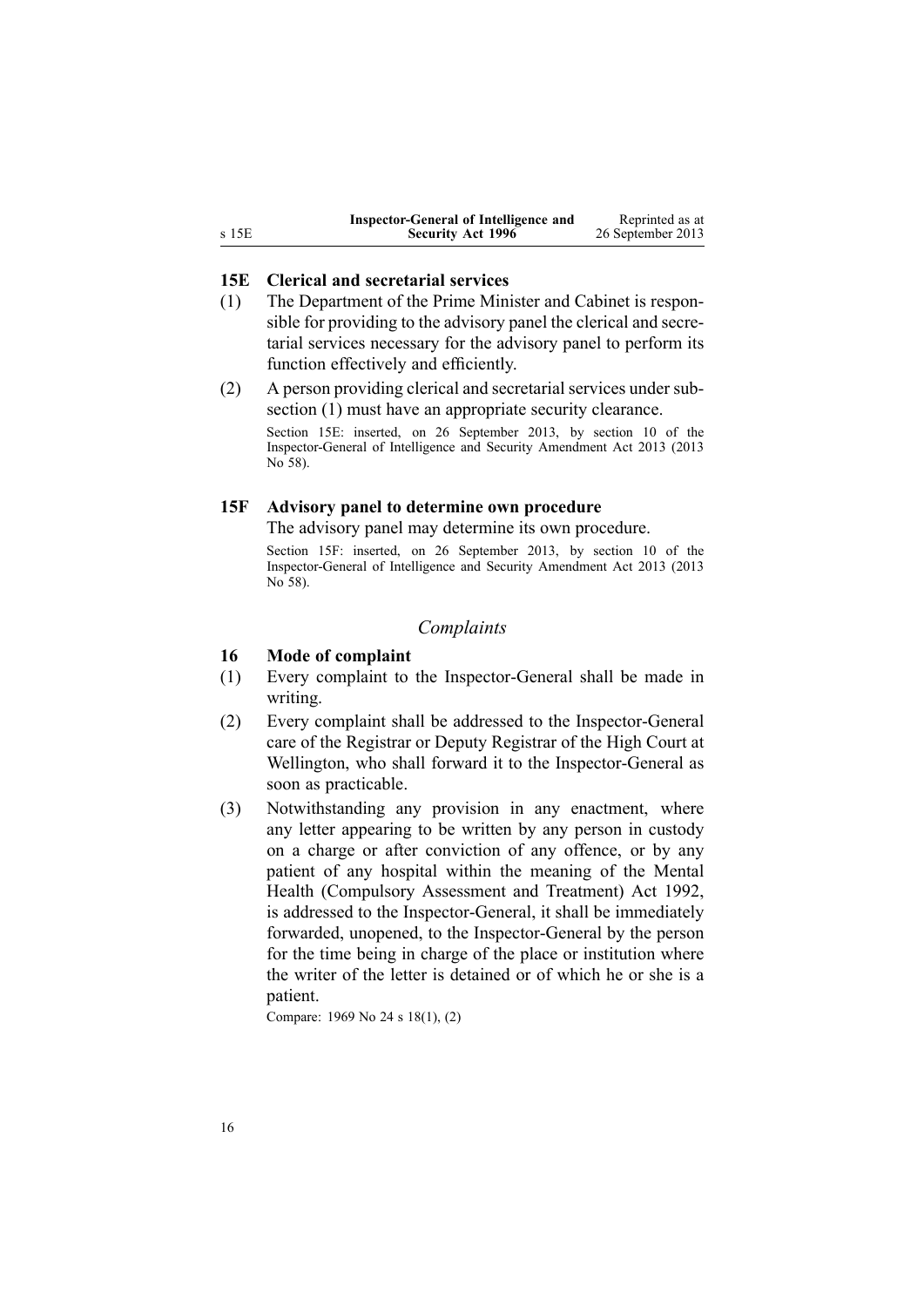## <span id="page-16-0"></span>**17 Power of Inspector-General to refuse to inquire into complaint**

- (1) The Inspector-General may in his or her discretion decide not to inquire into any complaint if, in his or her opinion,—
	- (a) the subject matter of the complaint is trivial; or
	- (b) the complaint is frivolous or vexatious or is not made in good faith.
- (2) If in the course of his or her inquiries it appears to the Inspector-General that—
	- (a) having regard to all the circumstances of the case, further inquiries are unnecessary; or
	- (b) the matter is one which should be heard by <sup>a</sup> court or tribunal constituted by statute,—

the Inspector-General may refuse to inquire into the matter further.

(3) In any case where the Inspector-General decides not to inquire into <sup>a</sup> complaint or proceed with his or her inquiries or in any case where the Inspector-General is precluded by [section](#page-12-0) 14 from inquiring into <sup>a</sup> complaint, the Inspector-General shall, as the case may require, advise the complainant of that decision or of the fact that the Inspector-General is so precluded. Compare: 1969 No 24 <sup>s</sup> [19](http://www.legislation.govt.nz/pdflink.aspx?id=DLM392036); 1988 No 20 <sup>s</sup> [87](http://www.legislation.govt.nz/pdflink.aspx?id=DLM130374)

# **18 Disclosures to Inspector-General by employees of intelligence and security agencies**

Where any employee of an intelligence and security agency brings any matter to the attention of the Inspector-General, that employee shall not be subjected by the intelligence and security agency to any penalty or discriminatory treatment of any kind in relation to his or her employment by reason only of having brought that matter to the attention of the Inspector-General unless the Inspector-General determines that in so doing the employee acted otherwise than in good faith.

## *Procedure*

# **19 Proceedings of Inspector-General**

(1) The Inspector-General, on commencing an inquiry,—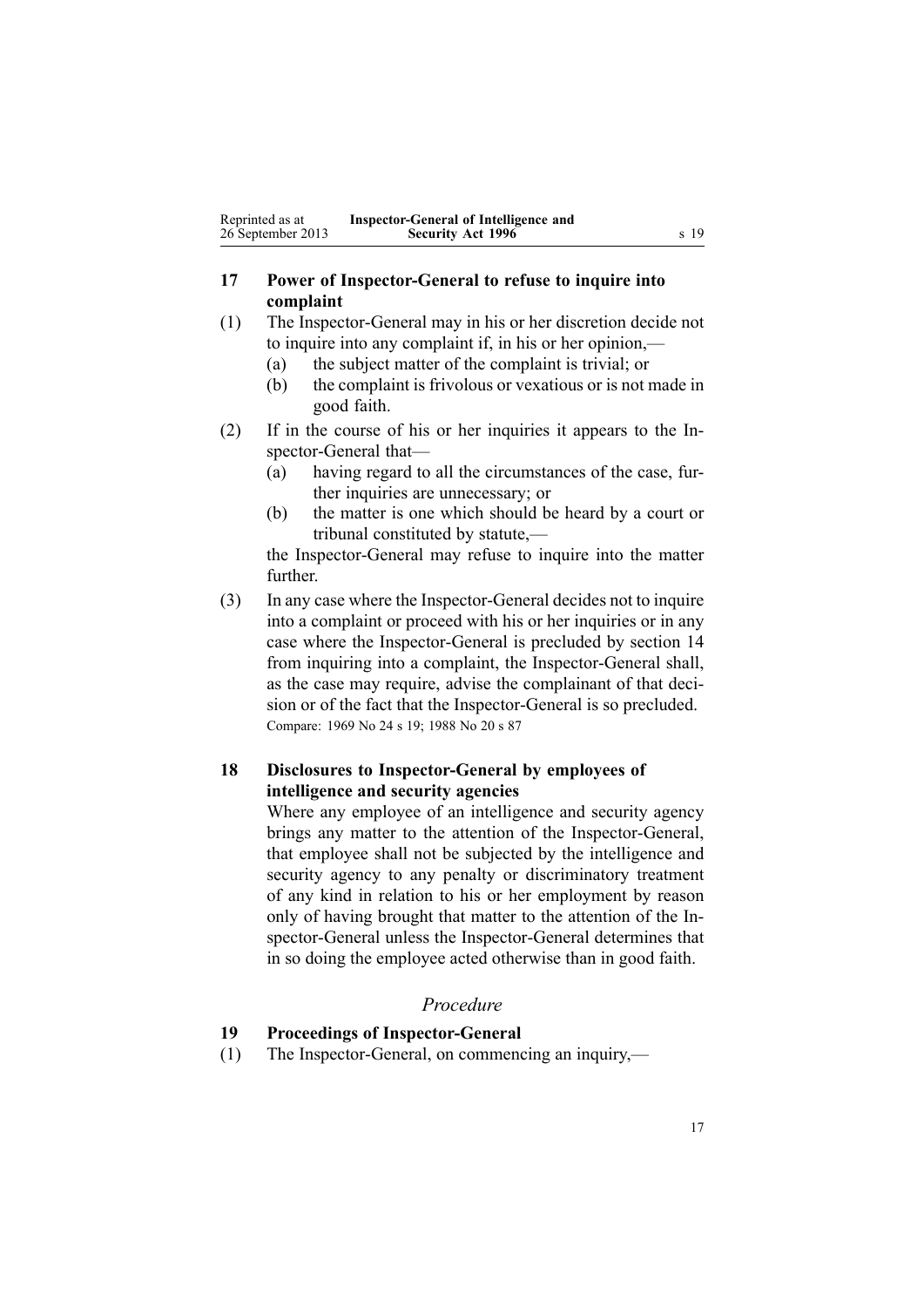|      | Inspector-General of Intelligence and | Reprinted as at   |
|------|---------------------------------------|-------------------|
| s 19 | <b>Security Act 1996</b>              | 26 September 2013 |

- (a) shall notify the chief executive of the relevant intelligence and security agency of both the commencement of the inquiry and the nature of the inquiry; and
- (b) if the inquiry relates to <sup>a</sup> complaint, shall provide the chief executive with <sup>a</sup> copy of the complaint.
- (2) Where an inquiry is initiated by the Inspector-General of his or her own motion in accordance with the provisions of [section](#page-8-0)  $11(1)(a)$ , the Inspector-General shall advise the Minister of both the commencement of the inquiry and the nature of the inquiry.
- (3) If the inquiry relatesto <sup>a</sup> complaint, the Inspector-General may require the complainant to give on oath any information relating to the complaint, and may for that purpose administer an oath to the complainant.
- (4) The Inspector-General shall permit the complainant to be heard, and to be represented by counsel or any other person, and to have other persons testify to the complainant's record, reliability, and character.
- $(5)$  In accordance with the foregoing provisions of this section, the Inspector-General may receive such evidence asthe Inspector-General thinks fit, whether admissible in <sup>a</sup> court of law or not.
- (6) Every inquiry by the Inspector-General shall be conducted in private.
- (7) If at any time during the course of an inquiry it appears to the Inspector-General that there may be sufficient grounds for making any repor<sup>t</sup> or recommendation that may adversely affect an intelligence and security agency, or any employee of an intelligence and security agency, or any other person, the Inspector-General shall give to that intelligence and security agency, employee, or person an opportunity to be heard.
- (8) Subject to the provisions of this Act, the Inspector-General shall regulate his or her procedure in such <sup>a</sup> manner as the Inspector-General thinks fit.
- (9) Except on the ground of lack of jurisdiction, no proceeding, report, or finding of the Inspector-General shall be challenged, reviewed, quashed, or called in question in any court. Compare: 1969 No 24 <sup>s</sup> [20\(1\),](http://www.legislation.govt.nz/pdflink.aspx?id=DLM392040) (2), (4), (5), (9); 1977 No 50 <sup>s</sup> 11(3)

18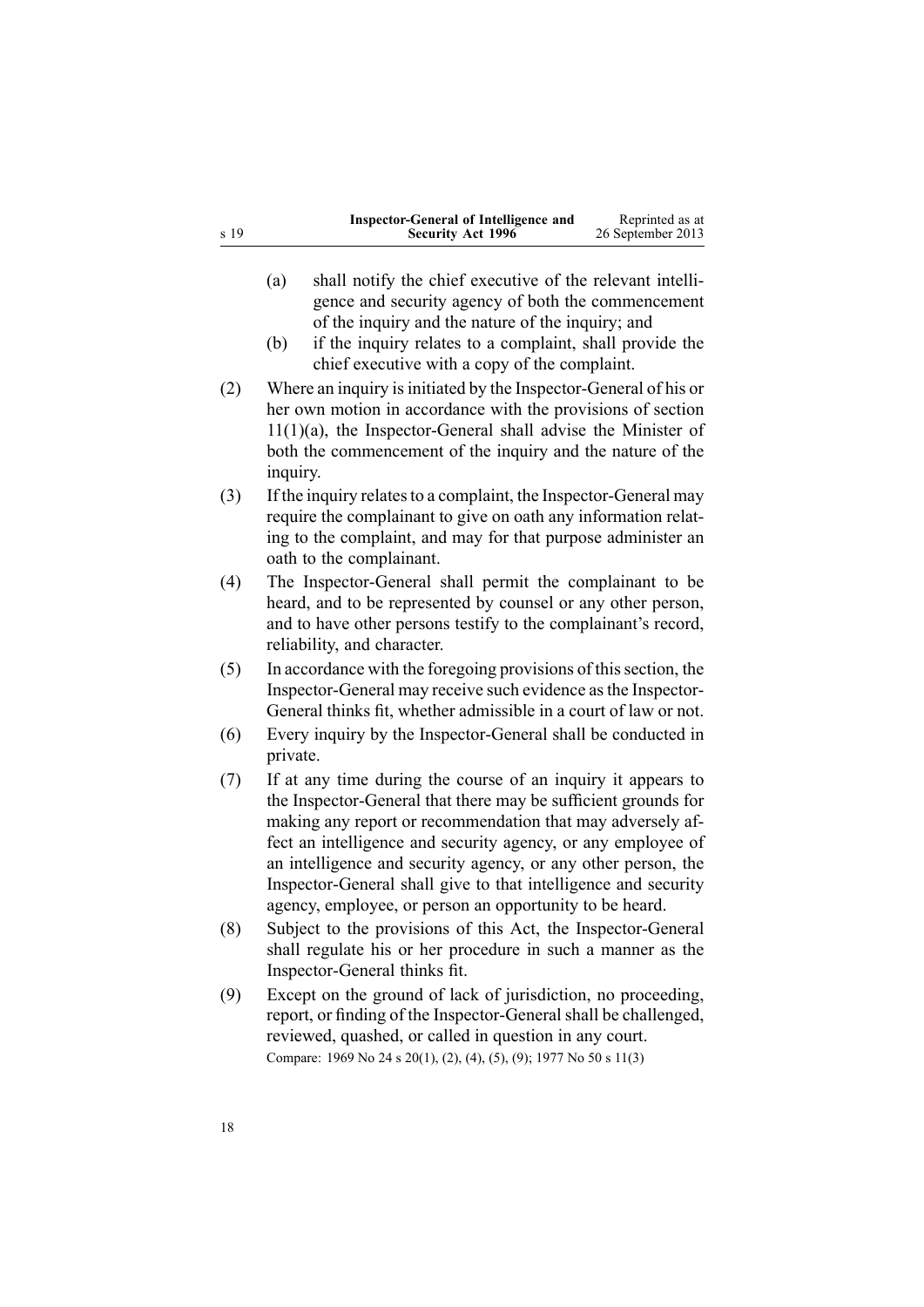<span id="page-18-0"></span>

| Reprinted as at   | Inspector-General of Intelligence and |                 |
|-------------------|---------------------------------------|-----------------|
| 26 September 2013 | <b>Security Act 1996</b>              | s <sub>22</sub> |

## **20 Powers in relation to security records**

- (1) Subject to [section](#page-24-0) 26(3), the Inspector-General shall, for the purposes of any inquiry, have access to all security records which are in the custody or control of an intelligence and security agency and which are, in the opinion of the Inspector-General, relevant to the inquiry.
- (2) Where any security records that are normally kept in the custody of an intelligence and security agency are held by the Inspector-General in the course of an inquiry, the Inspector-General shall ensure that the security records are kept in safe custody in accordance with the requirements applying to the safe custody of security records in the intelligence and security agencies.
- (3) Where the Inspector-General is responsible for the production of any security records that have <sup>a</sup> security classification, the Inspector-General shall ensure that the security records are kept in safe custody in accordance with the requirements applying to the safe custody of security records in the intelligence and security agencies.

Compare: 1969 No 24 <sup>s</sup> [20\(2B\)](http://www.legislation.govt.nz/pdflink.aspx?id=DLM392040); 1977 No 50 <sup>s</sup> 11(1)

# **21 Power of entry**

For the purposes of any inquiry under this Act, the Inspector-General may, after giving notice to the chief executive of an intelligence and security agency of the Inspector-General's intention to do so, enter, at any reasonable time, any premises or place occupied or used by the agency.

## **22 Power to hear evidence in private**

In conducting any inquiry under [section](#page-8-0)  $11(1)$ , the Inspector-General may hear separately and in private such evidence (if any) as may be tendered by any party to the proceedings and any witnesses whom any party to the proceedings may wish to call if, in the opinion of the Inspector-General,—

- (a) the interests of justice so require; or
- (b) to do otherwise-
	- (i) would be likely to prejudice 1 or more of the interests referred to in section [26\(3\)\(a\)](#page-24-0); or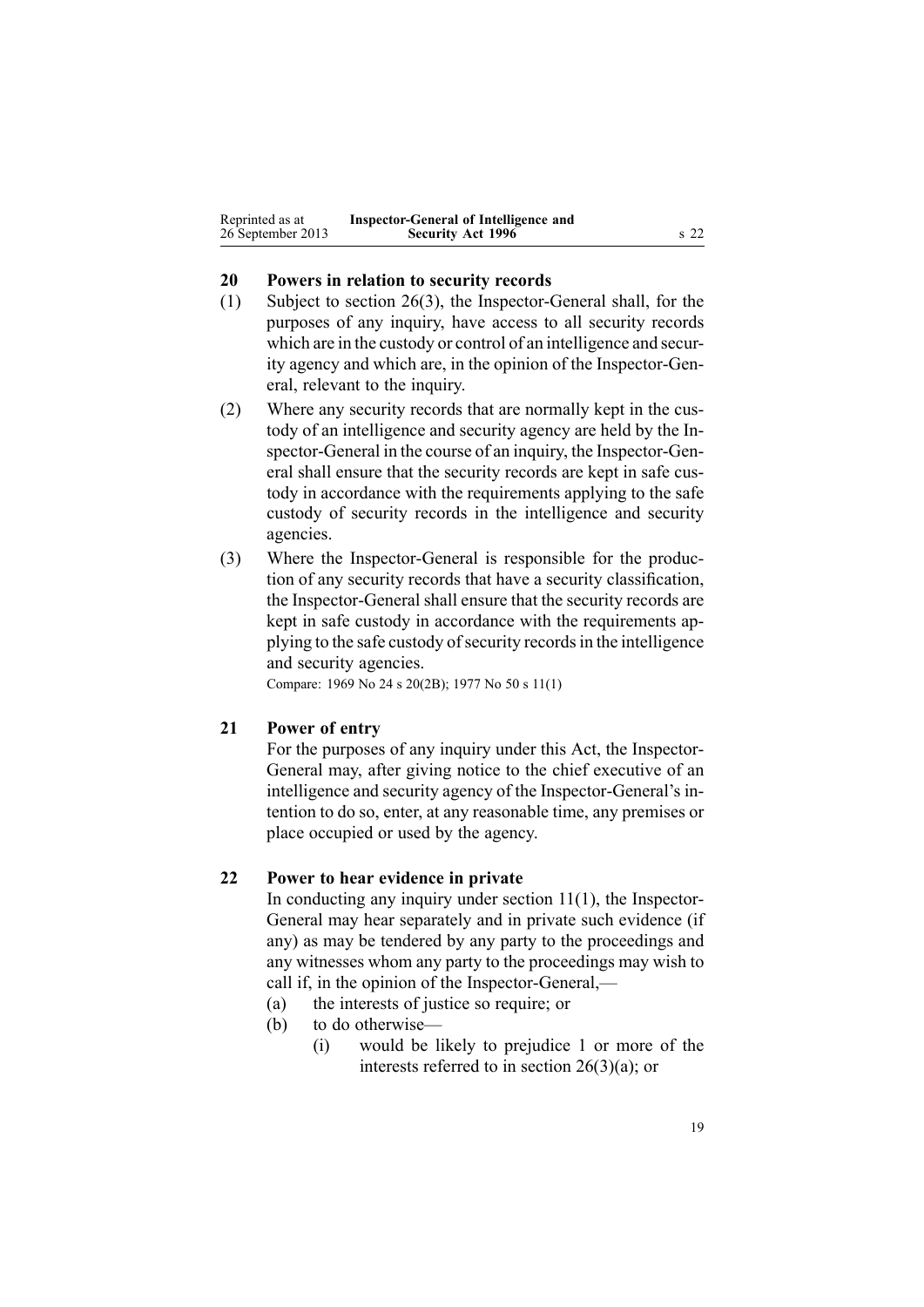(ii) would be likely to prejudice the privacy of any individual.

<span id="page-19-0"></span>Compare: 1969 No 24 <sup>s</sup> [20\(3\)](http://www.legislation.govt.nz/pdflink.aspx?id=DLM392040)

# **23 Powers of Inspector-General in relation to inquiries**

- (1) The Inspector-General may require any person who, in the Inspector-General's opinion, is able to give information relating to any matter to which an inquiry relates to furnish such information, and to produce such documents or things in the possession or under the control of that person, as in the opinion of the Inspector-General are relevant to the subject matter of the inquiry.
- (2) The Inspector-General may summon and examine on oath any person who in the opinion of the Inspector-General is able to give any information relating to any matter to which an inquiry relates, and may for the purpose administer an oath to any person so summoned.
- (3) Every such examination by the Inspector-General shall be deemed to be <sup>a</sup> judicial proceeding within the meaning of [section](http://www.legislation.govt.nz/pdflink.aspx?id=DLM328793) 108 of the Crimes Act 1961 (which relates to perjury).
- (4) Subject to subsection (5), every person who appears as <sup>a</sup> witness before the Inspector-General shall have the same privileges in relation to the giving of information, the answering of questions, and the production of documents and papers and things as witnesses have in courts of law.
- (5) Where any person is bound by the provisions of any enactment (being an Act of Parliament or any regulations made by Order in Council) to maintain secrecy in relation to, or not to disclose, any matter, compliance by that person with <sup>a</sup> requirement of the Inspector-General (being <sup>a</sup> requirement made pursuant to subsection (1)) is not a breach of the relevant obligation of secrecy or non-disclosure or of the enactment by which that obligation is imposed.
- (6) Witnesses' fees, allowances, and travelling expenses according to the scales for the time being prescribed by regulations made under the Criminal [Procedure](http://www.legislation.govt.nz/pdflink.aspx?id=DLM3359902) Act 2011—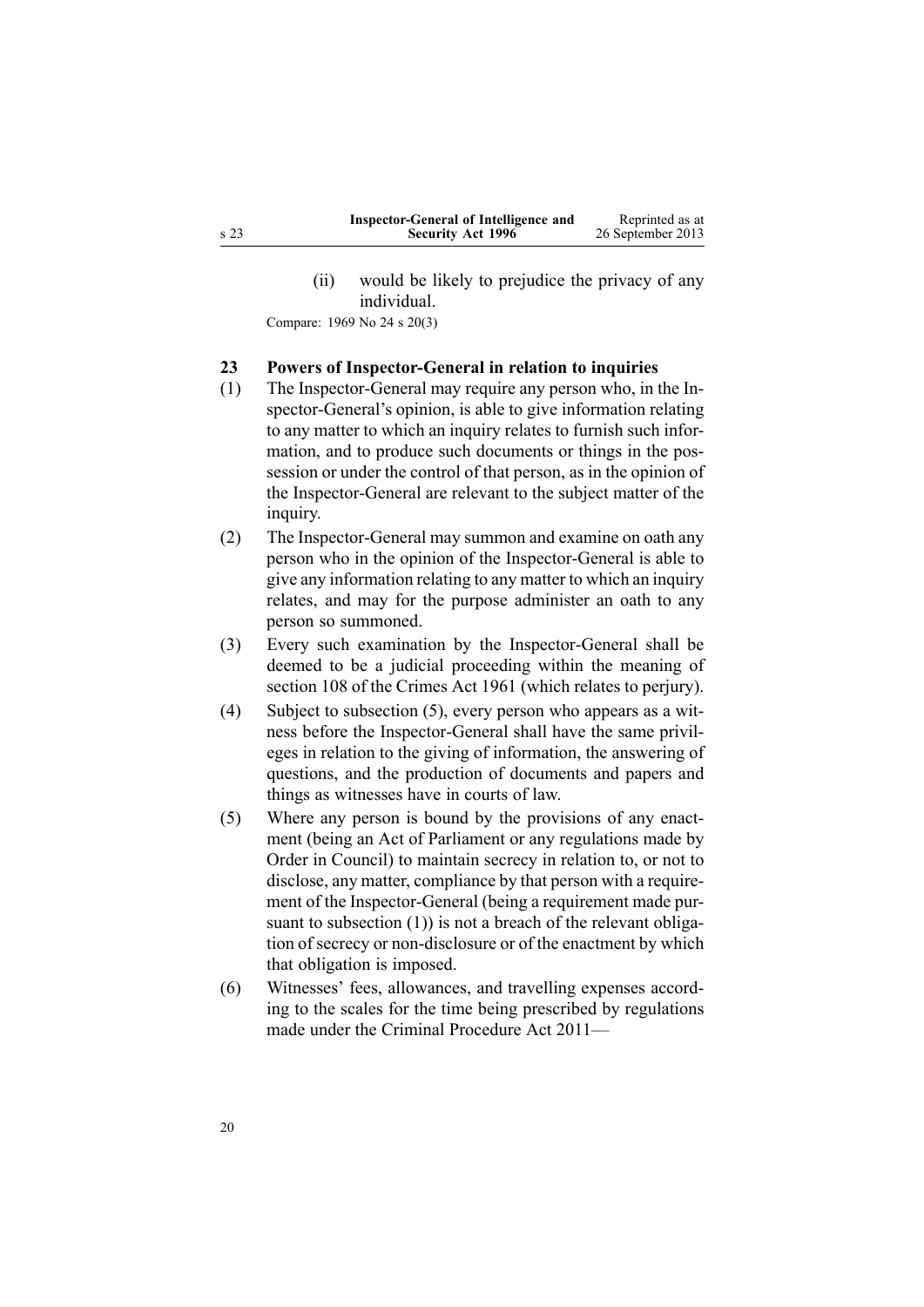<span id="page-20-0"></span>

| Reprinted as at   | Inspector-General of Intelligence and |      |
|-------------------|---------------------------------------|------|
| 26 September 2013 | <b>Security Act 1996</b>              | s 24 |

- (a) shall be paid by the Inspector-General to any person who appears as <sup>a</sup> witness before the Inspector-General pursuan<sup>t</sup> to <sup>a</sup> summons under subsection (2); and
- (b) may, if the Inspector-General so decides, be paid by the Inspector-General to any other person who appears as <sup>a</sup> witness before the Inspector-General;—

and those regulations, with all necessary modifications, shall apply accordingly.

- (7) For the purposes of this section the Inspector-General shall have the powers of <sup>a</sup> court under any such regulations to fix or disallow, in whole or in part, or increase the amounts payable thereunder.
- (8) Every person commits an offence and is liable on conviction to <sup>a</sup> fine not exceeding \$5,000 who—
	- (a) without lawful justification or excuse, wilfully obstructs, hinders, or resists the Inspector-General or any other person in the exercise of his or her powers under this Act:
	- (b) without lawful justification or excuse, refuses or wilfully fails to comply with any lawful requirement of the Inspector-General or any other person under this Act:
	- (c) wilfully makes any false statement to or misleads or attempts to mislead the Inspector-General or any other person in the exercise of his or her powers under this Act.

Compare: 1969 No 24 <sup>s</sup> [20\(6\),](http://www.legislation.govt.nz/pdflink.aspx?id=DLM392040) (8); 1977 No 50 <sup>s</sup> 11(2)

Section 23(5): amended, on 5 August 2013, by [section](http://www.legislation.govt.nz/pdflink.aspx?id=DLM2998633) 77(3) of the Legislation Act 2012 (2012 No 119).

Section 23(6): amended, on 1 July 2013, by [section](http://www.legislation.govt.nz/pdflink.aspx?id=DLM3360714) 413 of the Criminal Procedure Act 2011 (2011 No 81).

Section 23(8): amended, on 1 July 2013, by [section](http://www.legislation.govt.nz/pdflink.aspx?id=DLM3360714) 413 of the Criminal Procedure Act 2011 (2011 No 81).

## **24 Proceedings privileged**

- (1) Subject to subsection (2),—
	- (a) no proceedings, civil or criminal, may be brought against the Inspector-General, an appointed member of the advisory panel, or against any employee of the Inspector-General, for anything done or reported or said by the Inspector-General, appointed member, or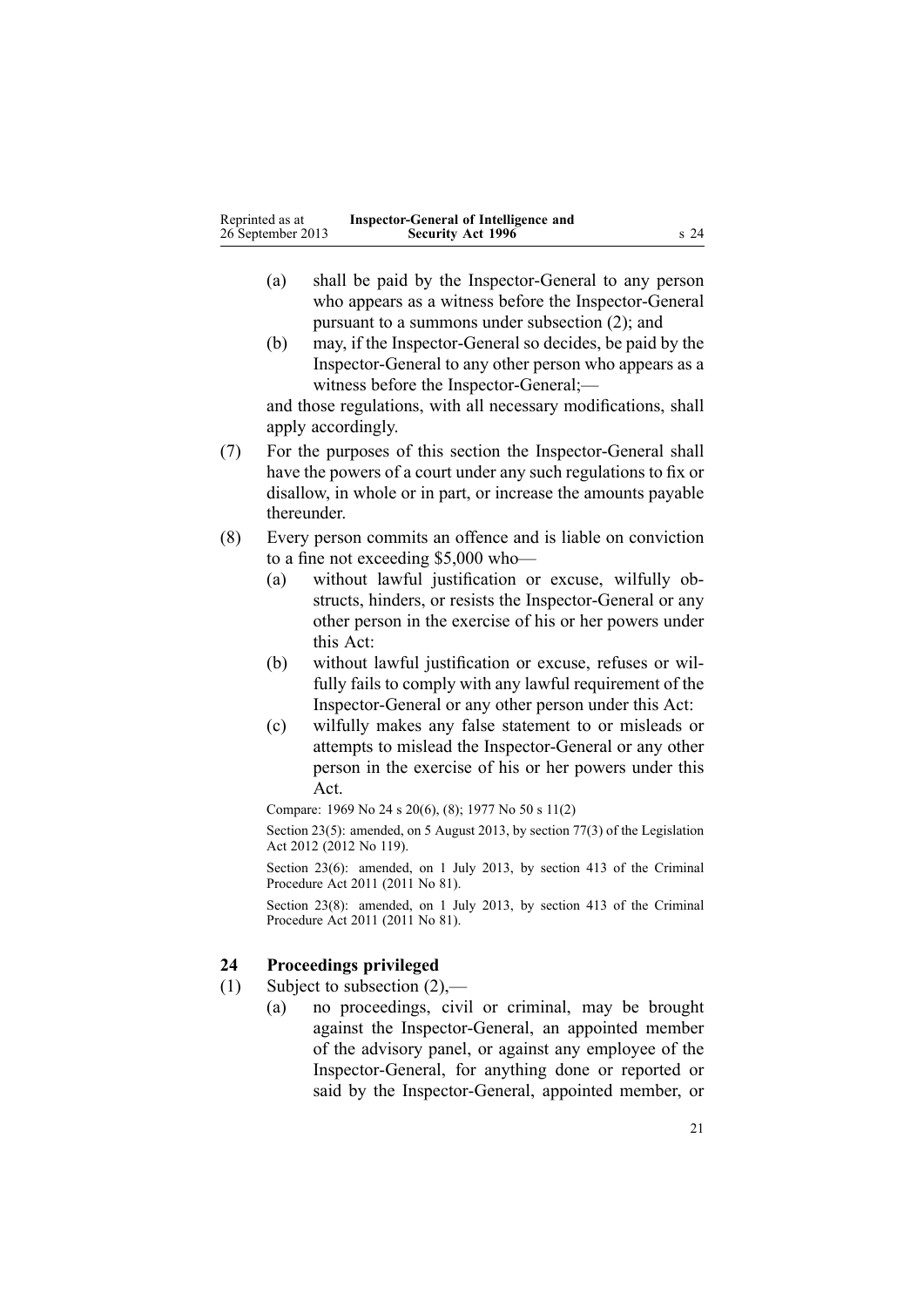| Inspector-General of Intelligence and | Reprinted as at   |
|---------------------------------------|-------------------|
| <b>Security Act 1996</b>              | 26 September 2013 |

employee in the course of the exercise or intended exercise of their functions under this Act, unless it is shown that the Inspector-General, appointed member, or employee acted in bad faith:

- (b) neither the Inspector-General nor an appointed member of the advisory panel nor any employee of the Inspector-General nor any person who has held the appointment of Inspector-General or who has been an appointed member of the advisory panel or who has been an employee of the Inspector-General is to be called to give evidence in any court, or in any proceedings of <sup>a</sup> judicial nature, in respec<sup>t</sup> of anything coming to his or her knowledge in the exercise of his or her functions under this Act.
- (2) Nothing in subsection (1) applies in respec<sup>t</sup> of proceedings for—
	- (a) an offence against [section](#page-27-0) 28 of this Act; or
	- (b) an offence against [section](http://www.legislation.govt.nz/pdflink.aspx?id=DLM328526) 78 or section [78A\(1\)](http://www.legislation.govt.nz/pdflink.aspx?id=DLM328528) or [sec](http://www.legislation.govt.nz/pdflink.aspx?id=DLM328753)[tion](http://www.legislation.govt.nz/pdflink.aspx?id=DLM328753) 105 or [section](http://www.legislation.govt.nz/pdflink.aspx?id=DLM328755) 105A or [section](http://www.legislation.govt.nz/pdflink.aspx?id=DLM328758) 105B of the Crimes Act 1961; or
	- (c) the offence of conspiring to commit an offence against [section](http://www.legislation.govt.nz/pdflink.aspx?id=DLM328526) 78 or section [78A\(1\)](http://www.legislation.govt.nz/pdflink.aspx?id=DLM328528) or [section](http://www.legislation.govt.nz/pdflink.aspx?id=DLM328753) 105 or [section](http://www.legislation.govt.nz/pdflink.aspx?id=DLM328755) [105A](http://www.legislation.govt.nz/pdflink.aspx?id=DLM328755) or [section](http://www.legislation.govt.nz/pdflink.aspx?id=DLM328758) 105B of the Crimes Act 1961; or
	- (d) the offence of attempting to commit an offence against [section](http://www.legislation.govt.nz/pdflink.aspx?id=DLM328526) 78 or section [78A\(1\)](http://www.legislation.govt.nz/pdflink.aspx?id=DLM328528) or [section](http://www.legislation.govt.nz/pdflink.aspx?id=DLM328753) 105 or [section](http://www.legislation.govt.nz/pdflink.aspx?id=DLM328755) [105A](http://www.legislation.govt.nz/pdflink.aspx?id=DLM328755) or [section](http://www.legislation.govt.nz/pdflink.aspx?id=DLM328758) 105B of the Crimes Act 1961.
- (3) Anything said or any information given or any document or thing produced by any person in the course of any inquiry by or proceedings before the Inspector-General under this Act shall be privileged in the same manner as if the inquiry or proceedings were proceedings in <sup>a</sup> court.

Compare: 1969 No 24 <sup>s</sup> [24](http://www.legislation.govt.nz/pdflink.aspx?id=DLM392056); 1987 No 8 <sup>s</sup> [25\(1\)](http://www.legislation.govt.nz/pdflink.aspx?id=DLM101353); 1993 No 28 <sup>s</sup> [129\(1\)](http://www.legislation.govt.nz/pdflink.aspx?id=DLM298439)

Section 24(1): replaced, on 26 September 2013, by [section](http://www.legislation.govt.nz/pdflink.aspx?id=DLM5495932) 11 of the Inspector-General of Intelligence and Security Amendment Act 2013 (2013 No 58).

# **25 Reports in relation to inquiries**

(1) On completion of an inquiry, the Inspector-General shall prepare <sup>a</sup> written repor<sup>t</sup> containing his or her conclusions and

<span id="page-21-0"></span><sup>s</sup> 25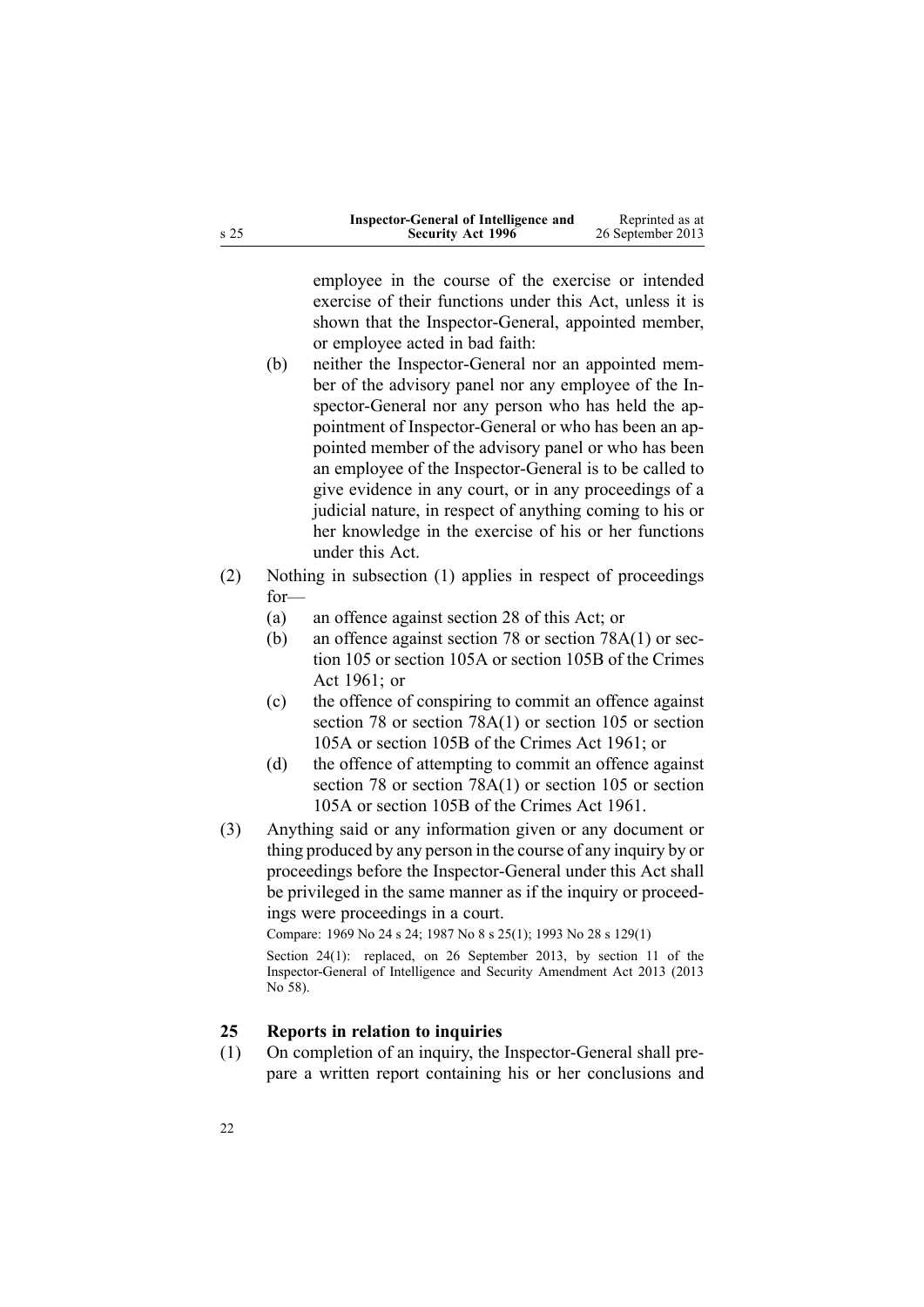recommendations and shall forward such repor<sup>t</sup> to the Minister and to the chief executive of the intelligence and security agency to which the inquiry relates.

- (2) Where an inquiry has been conducted by the Inspector-General following <sup>a</sup> complaint, the Inspector-General shall also advise the complainant of his or her conclusions in terms that will not prejudice the security or defence of New Zealand or the international relations of the Government of New Zealand.
- (3) If, in the course of the Inspector-General's inquiries, the Inspector-General is of the opinion that there is evidence of <sup>a</sup> breach of duty or misconduct by an employee of an intelligence and security agency, the Inspector-General shall inform the chief executive and the Minister immediately.
- (4) On completion of an inquiry, all documents and material relating to that inquiry which the Inspector-General has obtained from an intelligence and security agency shall be returned by the Inspector-General to that agency and all other papers, documents, or records relating to that inquiry in the possession of the Inspector-General and all copies of the Inspector-General's repor<sup>t</sup> shall be kept in safe custody in accordance with the requirements applying to the safe custody of documents in the intelligence and security agencies or disposed of by the Inspector-General in accordance with the requirements applying to the disposal of documents by the intelligence and security agencies.
- (5) The Inspector-General may repor<sup>t</sup> to the Minister—
	- (a) on the compliance by an intelligence and security agency with the Inspector-General's recommendations as the result of an inquiry by the Inspector-General; and
	- (b) on the adequacy of any remedial or preventative measures taken by an intelligence and security agency following such inquiry.
- (6) As soon as practicable after receiving <sup>a</sup> repor<sup>t</sup> from the Inspector-General, the Minister—
	- (a) must provide his or her response to the Inspector-General and the chief executive of the intelligence and security agency concerned; and
	- (b) may provide his or her response to the Intelligence and Security Committee.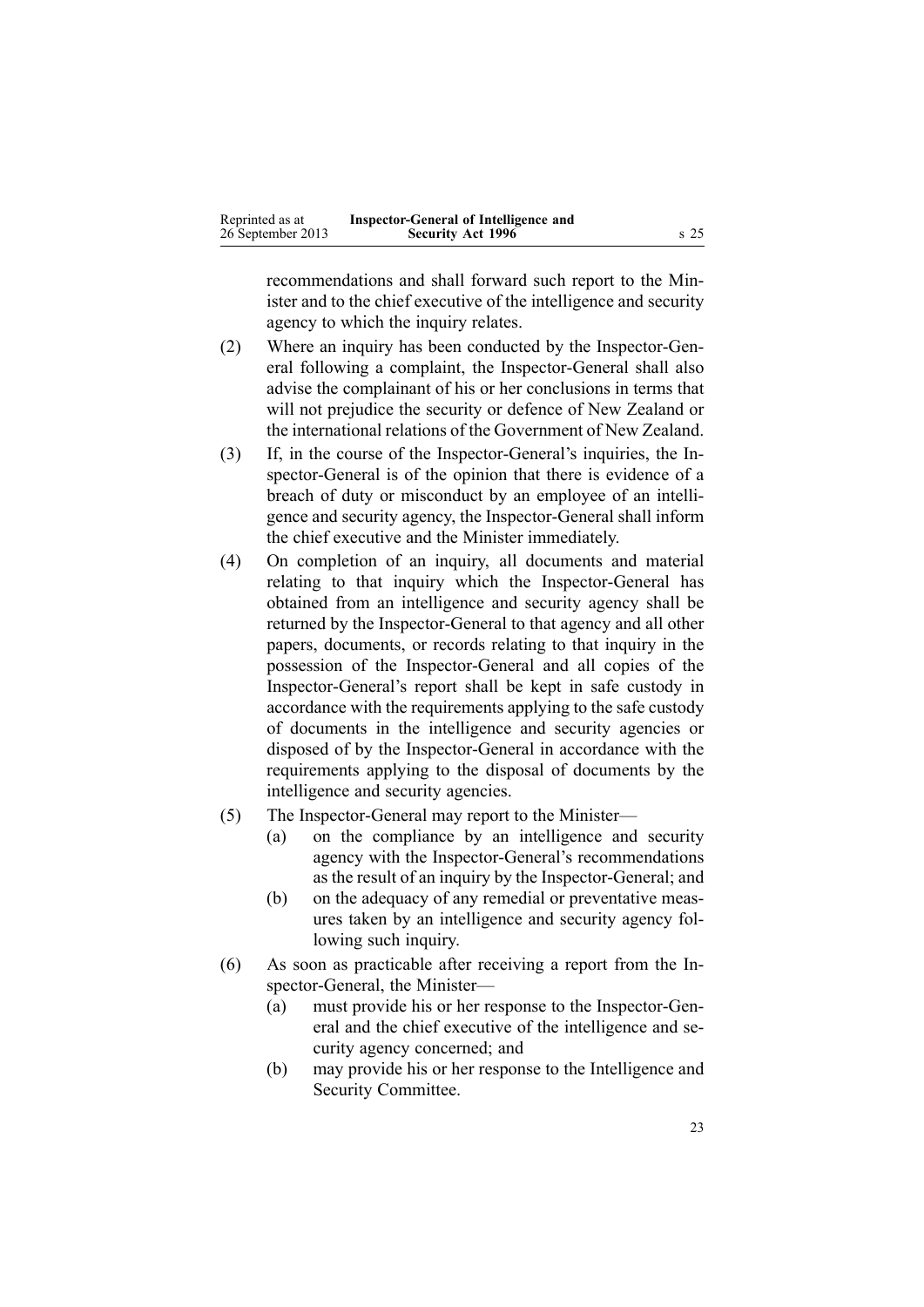<span id="page-23-0"></span>

|       | Inspector-General of Intelligence and | Reprinted as at   |
|-------|---------------------------------------|-------------------|
| s 25A | <b>Security Act 1996</b>              | 26 September 2013 |

- (7) Subsection (6) does not apply to the extent that <sup>a</sup> repor<sup>t</sup> relates to employment matters or security clearance issues.
- (8) For the purposes of this section,—
	- (a) the Inspector-General may, after consulting the chief executive of the intelligence and security agency concerned, determine the security classification of <sup>a</sup> repor<sup>t</sup> prepared under this section; and
	- (b) any matter quoted or summarised in the repor<sup>t</sup> must be given <sup>a</sup> security classification not less than the security classification of the matter quoted or summarised.

Compare: 1969 No 24 <sup>s</sup> [21](http://www.legislation.govt.nz/pdflink.aspx?id=DLM392048); 1977 No 50 <sup>s</sup> 13

Section 25(6): inserted, on 26 September 2013, by [section](http://www.legislation.govt.nz/pdflink.aspx?id=DLM5495933) 12 of the Inspector-General of Intelligence and Security Amendment Act 2013 (2013  $\overline{No}$  58).

Section 25(7): inserted, on 26 September 2013, by [section](http://www.legislation.govt.nz/pdflink.aspx?id=DLM5495933) 12 of the Inspector-General of Intelligence and Security Amendment Act 2013 (2013 No 58).

Section 25(8): inserted, on 26 September 2013, by [section](http://www.legislation.govt.nz/pdflink.aspx?id=DLM5495933) 12 of the Inspector-General of Intelligence and Security Amendment Act 2013 (2013 No 58).

## **25A Publication of Inspector-General's reports under section 25**

- (1) As soon as practicable after forwarding <sup>a</sup> repor<sup>t</sup> as required by [section](#page-21-0) 25(1), the Inspector-General must make <sup>a</sup> copy of the repor<sup>t</sup> publicly available on an Internet site maintained by or on behalf of the Inspector-General.
- (2) However, the Inspector-General must not, in the copy of <sup>a</sup> repor<sup>t</sup> made publicly available under subsection (1), disclose—
	- (a) information the public disclosure of which would be likely to prejudice the entrusting of information to the Government of New Zealand on <sup>a</sup> basis of confidence—
		- (i) by the governmen<sup>t</sup> of any other country or any agency of such <sup>a</sup> government; or
		- (ii) by any international organisation; or
	- (b) information the public disclosure of which would be likely to endanger the safety of any person; or
	- (c) the identity of any person who is or has been an officer, employee, or agen<sup>t</sup> of an intelligence and security agency other than the chief executive, or any informa-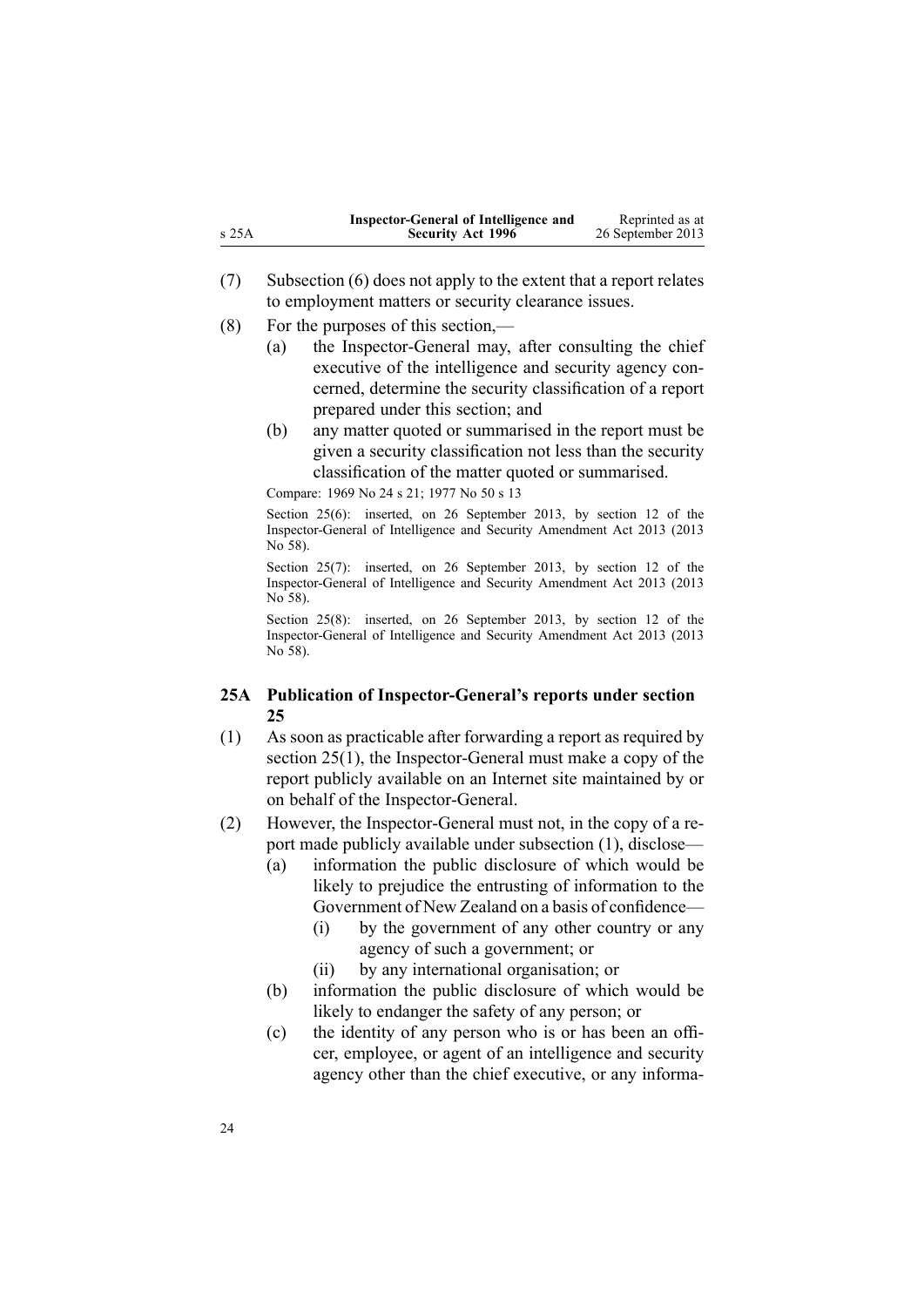tion from which the identity of such <sup>a</sup> person could reasonably be inferred; or

- <span id="page-24-0"></span>(d) information the public disclosure of which would be likely to prejudice—
	- (i) the continued discharge of the functions of an intelligence and security agency; or
	- (ii) the security or defence of New Zealand or the international relations of the Government of New Zealand; or
- (e) any information about employment matters or security clearance issues.

Section 25A: inserted, on 26 September 2013, by [section](http://www.legislation.govt.nz/pdflink.aspx?id=DLM5495934) 13 of the Inspector-General of Intelligence and Security Amendment Act 2013 (2013 No 58).

## **26 Disclosure**

- (1) Subject to the provisions of this Act, the Inspector-General and an appointed member of the advisory panel and any person employed on the staff of the Inspector-General and any person assisting the Inspector-General shall not disclose to any person any security records or other official information whatsoever relating to the activities of an intelligence and security agency.
- (2) Nothing in subsection (1) shall limit the disclosure to the Minister of information concerning the activities of an intelligence and security agency.
- (3) Subject to subsection (4), where the Minister certifies—
	- (a) that the disclosure either to or by the Inspector-General of any security records or any other official information would be likely—
		- (i) to prejudice the security or defence of New Zealand or the international relations of the Government of New Zealand; or
		- (ii) to prejudice the entrusting of information to the Government of New Zealand on <sup>a</sup> basis of confidence by the governmen<sup>t</sup> of any other country or any agency of such <sup>a</sup> government; or
		- (iii) to prejudice the entrusting of information to the Government of New Zealand on <sup>a</sup> basis of confidence by any international organisation; or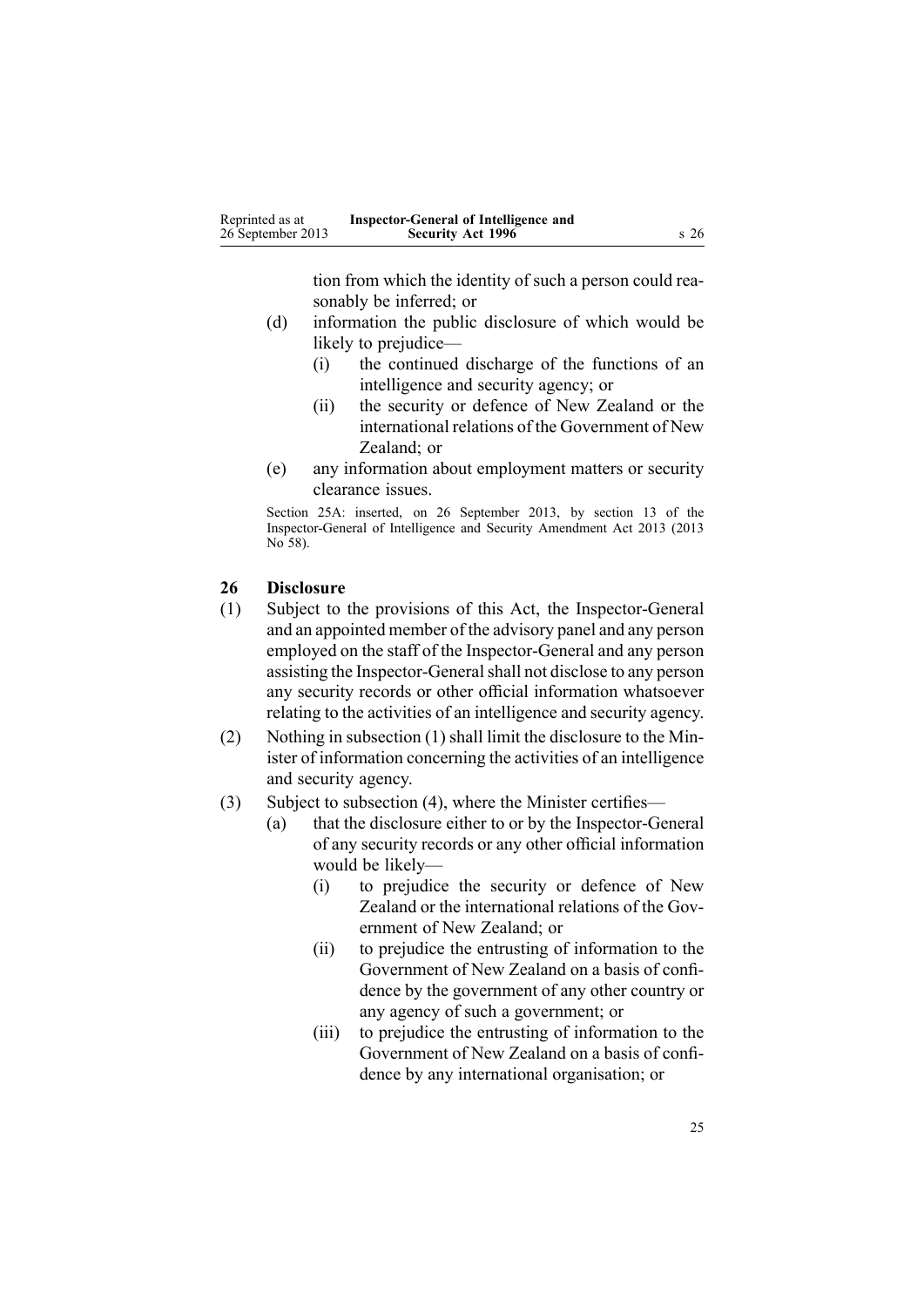<span id="page-25-0"></span>

|      | Inspector-General of Intelligence and | Reprinted as at   |
|------|---------------------------------------|-------------------|
| s 27 | <b>Security Act 1996</b>              | 26 September 2013 |

- (iv) to endanger the safety of any person; and
- (b) that such disclosure—
	- (i) should not be made; or
	- (ii) should be made only on such terms and conditions as are, in the Minister's opinion, necessary in the interests of security,—

the Inspector-General shall act in accordance with the certificate.

- (4) The Minister shall not exercise his or her power under subsection (3) until the Inspector-General has consulted with—
	- (a) the chief executive of the relevant intelligence and security agency; and
	- (b) any other person (not being, in the case of <sup>a</sup> complaint, the complainant) capable of assisting in the determination of the circumstances and information relevant to the inquiry, being circumstances and information that should not in the interests of security be disclosed in the course of or in relation to the inquiry.

Compare: 1969 No 24 <sup>s</sup> [20A\(1\)](http://www.legislation.govt.nz/pdflink.aspx?id=DLM392045); 1977 No 50 <sup>s</sup> 12

Section 26(1): amended, on 26 September 2013, by [section](http://www.legislation.govt.nz/pdflink.aspx?id=DLM5495936) 14 of the Inspector-General of Intelligence and Security Amendment Act 2013 (2013 No 58).

# **27 Reports by Inspector-General**

- (1) As soon as practicable after the end of each year ending with 30 June, the Inspector-General shall furnish <sup>a</sup> repor<sup>t</sup> of the Inspector-General's operations during that year to—
	- (a) each Minister who is responsible for an intelligence and security agency; and
	- (b) the Prime Minister.
- (2) The repor<sup>t</sup> shall—
	- (a) specify the number of inquiries undertaken by the Inspector-General during the year; and
	- (b) contain <sup>a</sup> brief description of the outcome of each inquiry; and
	- (ba) certify the extent to which each intelligence and security agency's compliance systems are sound; and
	- (c) contain such other information asthe Inspector-General believes it is necessary, in order to fulfil the object of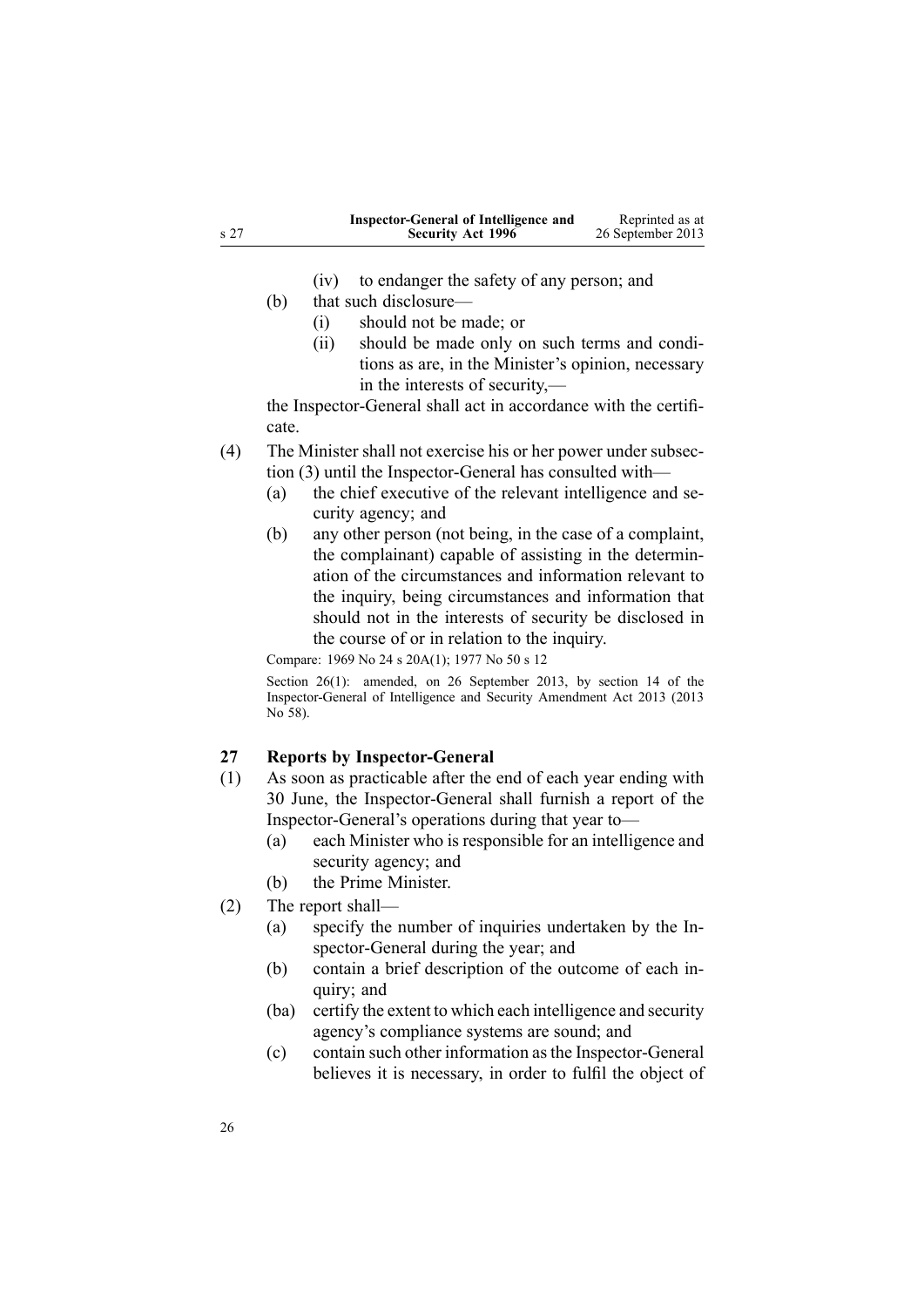this Act, to make available to the Ministers specified in subsection  $(1)$ .

- (3) The Prime Ministershall, assoon as practicable after receiving <sup>a</sup> repor<sup>t</sup> under subsection (1), presen<sup>t</sup> <sup>a</sup> copy of the repor<sup>t</sup> to the House of Representatives, together with <sup>a</sup> statement as to whether any matter has, under subsection (4), been excluded from that copy.
- (4) If it appears to the Prime Minister, after consultation with the Inspector-General, that the publication of any matter in an annual repor<sup>t</sup> would be likely—
	- (a) to prejudice the security or defence of New Zealand or the international relations of the Government of New Zealand: or
	- (b) to prejudice the entrusting of information to the Government of New Zealand on <sup>a</sup> basis of confidence by the governmen<sup>t</sup> of any other country or any agency of such <sup>a</sup> government; or
	- (c) to prejudice the entrusting of information to the Government of New Zealand on <sup>a</sup> basis of confidence by any international organisation; or
	- (d) to endanger the safety of any person,—

the Prime Minister may exclude that matter from the copy of the repor<sup>t</sup> to be presented to the House of Representatives.

- (5) The Prime Minister shall provide the Leader of the Opposition with <sup>a</sup> copy of the repor<sup>t</sup> furnished to the Prime Minister under subsection  $(1)$ .
- (6) Where the copy supplied to the Leader of the Opposition under subsection (5) contains matter excluded by the Prime Minister, under subsection  $(4)$ , from the copy presented to the House of Representatives, the Leader of the Opposition shall not disclose that matter to any other person.
- (6A) As soon as practicable after <sup>a</sup> copy of the repor<sup>t</sup> is presented to the House of Representatives under subsection (3), the Inspector-General must make <sup>a</sup> copy of the repor<sup>t</sup> (as presented to the House of Representatives) publicly available on an Internet site maintained by or on behalf of the Inspector-General.
- (7) The Inspector-General may at any time, with the concurrence of the Prime Minister, repor<sup>t</sup> either generally or in respec<sup>t</sup> of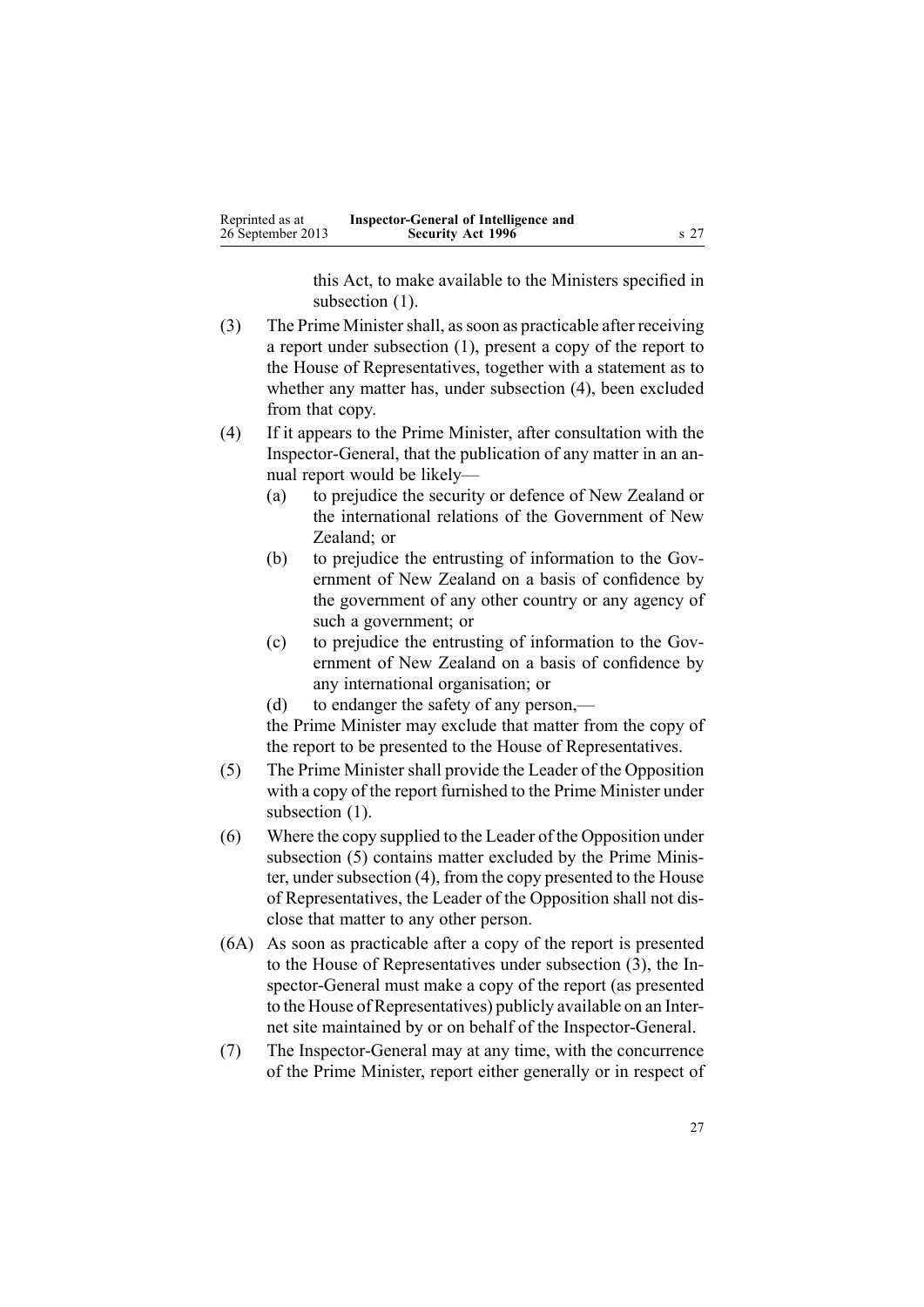<span id="page-27-0"></span>any particular matter to the Intelligence and Security Committee established by [section](http://www.legislation.govt.nz/pdflink.aspx?id=DLM392266) 5 of the Intelligence and Security Committee Act 1996.

Section 27(2)(ba): inserted, on 26 September 2013, by [section](http://www.legislation.govt.nz/pdflink.aspx?id=DLM5495937) 15(1) of the Inspector-General of Intelligence and Security Amendment Act 2013 (2013 No 58).

Section 27(3): amended, on 26 September 2013, by [section](http://www.legislation.govt.nz/pdflink.aspx?id=DLM5495937) 15(2) of the Inspector-General of Intelligence and Security Amendment Act 2013 (2013 No 58).

Section 27(4): amended, on 26 September 2013, by [section](http://www.legislation.govt.nz/pdflink.aspx?id=DLM5495937) 15(3) of the Inspector-General of Intelligence and Security Amendment Act 2013 (2013 No 58).

Section 27(6): amended, on 26 September 2013, by [section](http://www.legislation.govt.nz/pdflink.aspx?id=DLM5495937) 15(3) of the Inspector-General of Intelligence and Security Amendment Act 2013 (2013 No 58).

Section 27(6A): inserted, on 26 September 2013, by [section](http://www.legislation.govt.nz/pdflink.aspx?id=DLM5495937) 15(4) of the Inspector-General of Intelligence and Security Amendment Act 2013 (2013 No 58).

#### **28 Secrecy**

- (1) No person who is, or has at any time been, the Inspector-General or an appointed member of the advisory panel or an employee of the Inspector-General or <sup>a</sup> person assisting the Inspector-General shall, either directly or indirectly, excep<sup>t</sup> in the performance of that person's functions or duties or in the exercise of that person's powers under this Act,—
	- (a) make <sup>a</sup> record of, or disclose to any person, any information acquired by reason of the person holding or acting in that office; or
	- (b) make use of any such information.
- (2) Nothing in subsection (1) applies in relation to the disclosure or use of any information after its disclosure or use has been approved in writing by the Minister.
- (3) Every person commits an offence and is liable on conviction to imprisonment for <sup>a</sup> term not exceeding 2 years or <sup>a</sup> fine not exceeding \$10,000 or to both, who acts in contravention of subsection  $(1)$ .
- (4) The Inspector-General and any employee of the Inspector-General shall be deemed for the purposes of [sections](http://www.legislation.govt.nz/pdflink.aspx?id=DLM328753) 105 and [105A](http://www.legislation.govt.nz/pdflink.aspx?id=DLM328755) of the Crimes Act 1961 to be officials.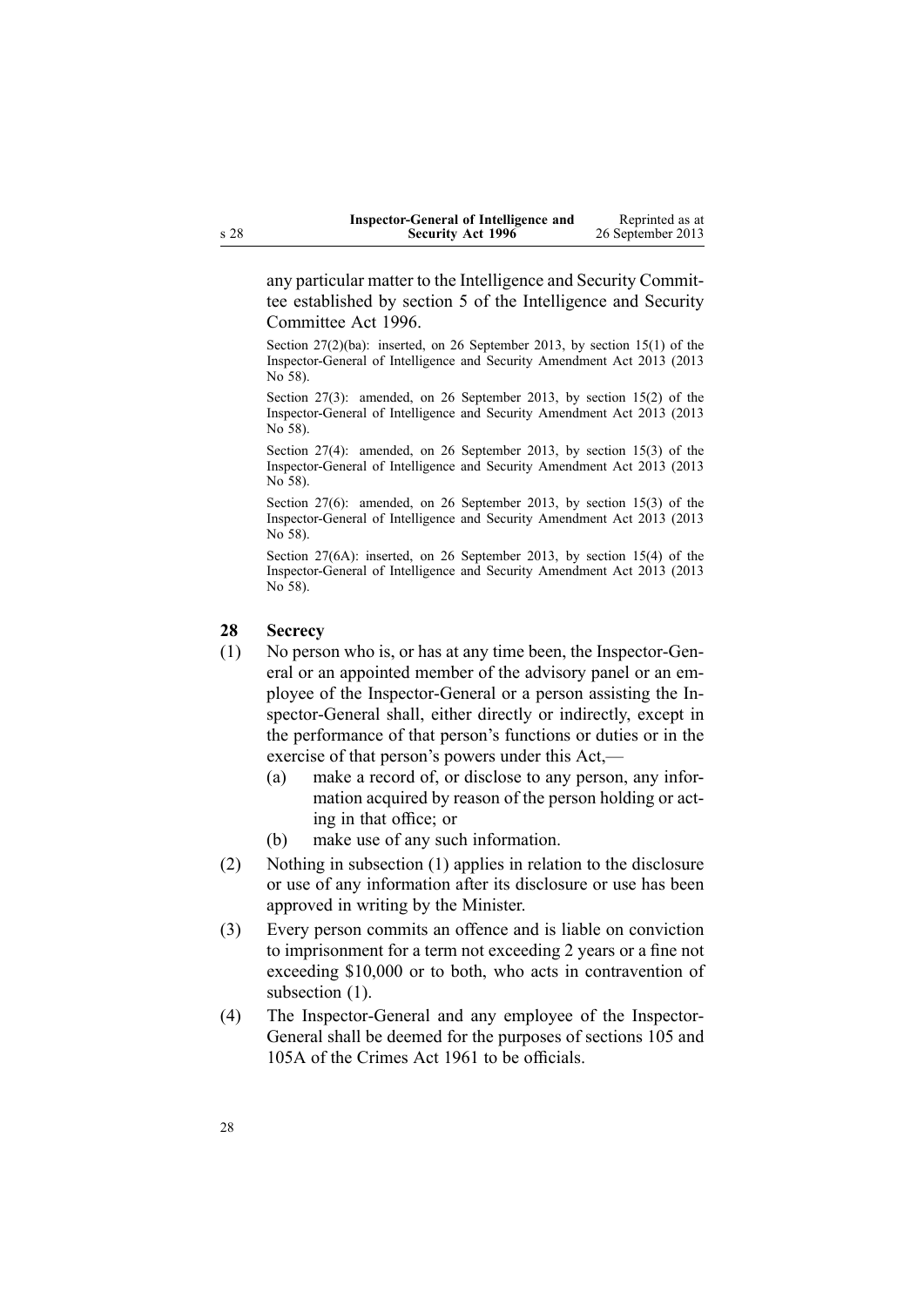<span id="page-28-0"></span>

| Reprinted as at   | Inspector-General of Intelligence and |      |
|-------------------|---------------------------------------|------|
| 26 September 2013 | <b>Security Act 1996</b>              | s 29 |

- (5) No prosecution for an offence against this section shall be commenced excep<sup>t</sup> with the leave of the Attorney-General.
- (6) *Amendment(s) incorporated in the [Act\(s\).](http://www.legislation.govt.nz/pdflink.aspx?id=DLM311185)* Section 28(1): amended, on 26 September 2013, by [section](http://www.legislation.govt.nz/pdflink.aspx?id=DLM5495938) 16 of the Inspector-General of Intelligence and Security Amendment Act 2013 (2013 No 58).

Section 28(3): amended, on 1 July 2013, by [section](http://www.legislation.govt.nz/pdflink.aspx?id=DLM3360714) 413 of the Criminal Procedure Act 2011 (2011 No 81).

## **29 Publication**

- (1) Except with the written consent of the Minister, no repor<sup>t</sup> or account of any inquiry by the Inspector-General, or any complaint before the Inspector-General, or any decision of the Inspector-General or the Minister relating to such inquiry or complaint shall be published in any newspaper or other document or broadcast by radio or television or otherwise distributed or disclosed in any manner whatsoever, unless the repor<sup>t</sup> or account is confined,—
	- (a) in the case of <sup>a</sup> complaint, to advice provided to the complainant by the Inspector-General in accordance with [section](#page-21-0) 25(2); and
	- (b) in any other case, to material that the Inspector-General has approved for release (the approval being an approval given in writing after the Inspector-General has consulted, in relation to security requirements, with the chief executive of the intelligence and security agency to which the inquiry or complaint relates).
- (2) No person contravenes subsection (1) by reason only of publishing, or broadcasting, or distributing, or disclosing the fact that any inquiry has been conducted by the Inspector-General.
- (3) Every person commits an offence who publishes or broadcasts or causes to be published or broadcast or otherwise distributes or discloses any repor<sup>t</sup> or account in contravention of subsection (1).
- (4) Every person who commits an offence against subsection (3) is liable on conviction—
	- (a) in the case of <sup>a</sup> company or other corporation, to <sup>a</sup> fine not exceeding \$50,000; and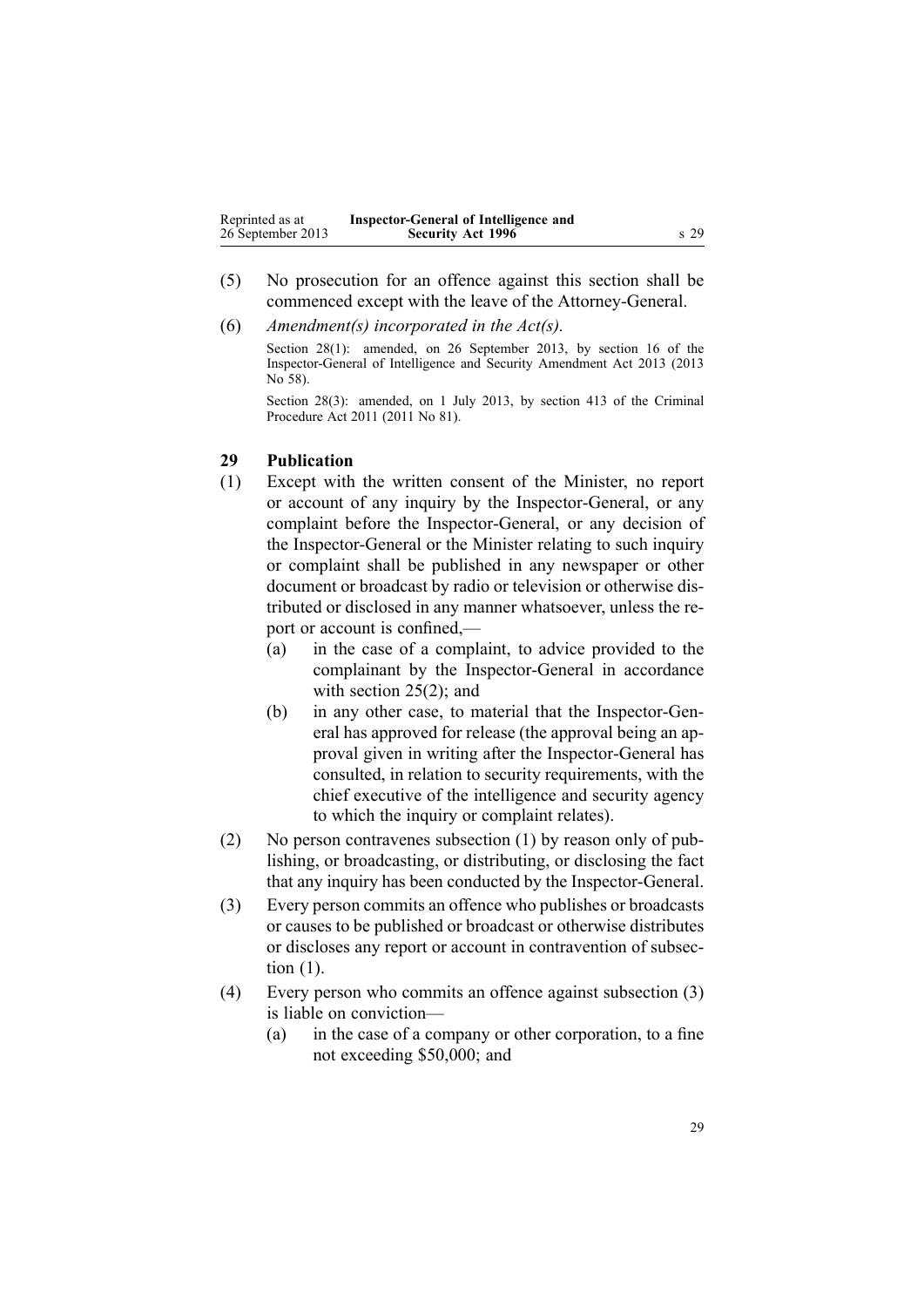<span id="page-29-0"></span>

| s 30 |                 | <b>Inspector-General of Intelligence and</b><br>Security Act 1996                                                                                                                                                                                                  | Reprinted as at<br>26 September 2013 |
|------|-----------------|--------------------------------------------------------------------------------------------------------------------------------------------------------------------------------------------------------------------------------------------------------------------|--------------------------------------|
|      | (b)             | in the case of a natural person to imprisonment for a<br>term not exceeding 1 year or to a fine not exceeding<br>\$10,000 or to both.                                                                                                                              |                                      |
| (5)  |                 | No prosecution for an offence against this section shall be<br>commenced except with the leave of the Attorney-General.                                                                                                                                            |                                      |
| (6)  |                 | Nothing in this section shall restrict the broadcasting or report-<br>ing of proceedings in Parliament.<br>Compare: 1969 No 24 s 23; 1977 No 50 s 14<br>Section 29(4): amended, on 1 July 2013, by section 413 of the Criminal<br>Procedure Act 2011 (2011 No 81). |                                      |
|      |                 | Amendments to Ombudsmen Act 1975                                                                                                                                                                                                                                   |                                      |
| 30   |                 | Referral of complaint to Inspector-General of Intelligence<br>and Security<br>Amendment(s) incorporated in the $Act(s)$ .                                                                                                                                          |                                      |
| 31   | <b>Security</b> | <b>Consultation with Inspector-General of Intelligence and</b><br>Amendment(s) incorporated in the $Act(s)$ .                                                                                                                                                      |                                      |
|      |                 | <b>Amendments to Privacy Act 1993</b>                                                                                                                                                                                                                              |                                      |
| 32   |                 | Referral of complaint to Inspector-General of Intelligence<br>and Security<br>Amendment(s) incorporated in the $Act(s)$ .                                                                                                                                          |                                      |
|      |                 | <b>Consultation with Inspector-General of Intelligence and</b>                                                                                                                                                                                                     |                                      |
| 33   | <b>Security</b> |                                                                                                                                                                                                                                                                    |                                      |

30